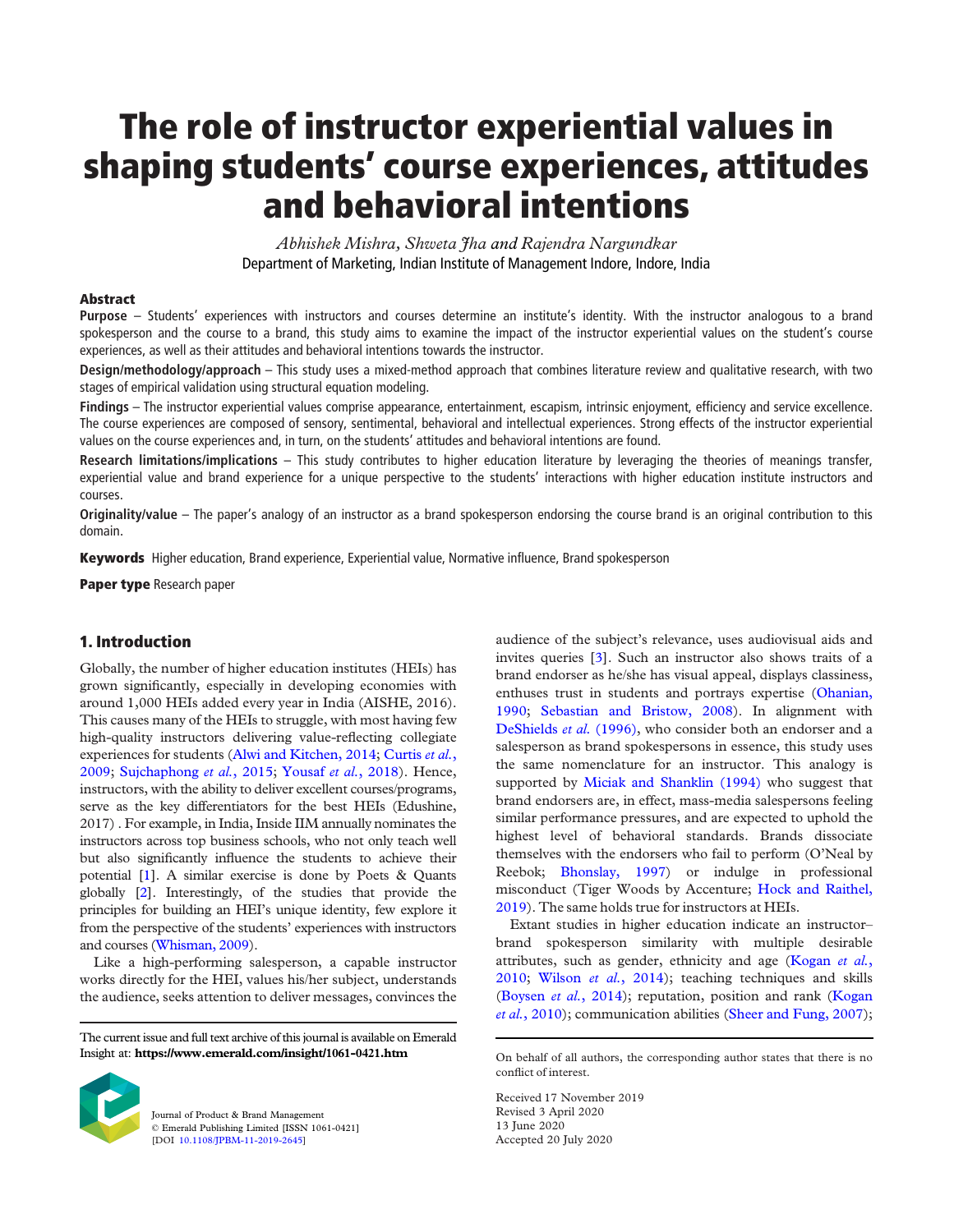appearance (Riniolo *et al.*, 2006); social media presence (Johnson, 2011); and environmental interactions in determining students' evaluations (Ginns and Ellis, 2007; Harnish and Bridges, 2011). Many of these attributes appear in the brand endorser and salesperson personality literatures, making the instructor–brand spokesperson analogy apt (DeShields *et al.*, 1996; Liu *et al.*, 2007; Merk and Michel, 2019; Wang and Scheinbaum, 2018).

Consumers' brand experiences are enabled by their interactions with a brand spokesperson – a concept that is readily applicable to higher education (Yuan *et al.*, 2016). The classroom is an interactive environment where the consumption value, knowledge, is co-created by the consumer (student) and the spokesperson (instructor; Andreu, *et al.*, 2010). This study considers the experiential value and brand experience perspectives to operationalize the students' experiences with the instructor and the course, respectively, and measures the influence of the former on the latter. Further, based on prior studies in related contexts (Chen and Liu, 2004; Mishra and Gupta, 2018), this work examines the impact of course experiences on the students' attitudes and behavioral intentions towards the instructor. The moderating role of the students' susceptibility to peer influence in shaping their attitudes/behaviors is also investigated.

Deploying a mixed-method approach, the study involved generating construct measures through in-depth interviews with 25 HEI students and mapped to existing scales. The measures and the model were empirically evaluated with data from 465 HEI students using structural equation modeling (SEM). The instructor experiential values are composed of six dimensions: visual appeal, entertainment, escapism, intrinsic enjoyment, efficiency and service excellence. The course experience is proposed to reflect sensory, sentimental, behavioral and intellectual experiences. In the model, all the main effects are found significant, except for the influence of instructor entertainment and escapism values on the course sentimental and intellectual experiences, respectively; and the impact of the course behavioral experience on students' attitudes towards the instructor. The moderating effect of students' susceptibility to peer influence on their behavioral intentions was not found significant. Theoretically, the study contributes by employing a unique perspective to examine the role of instructor experiential value and course experiences in driving students' attitudes/behaviors. It also helps managers to understand the importance of instructors and courses as components of the overall HEI experiences of students.

The remaining paper is arranged as follows. First, we review the relevant theories, followed by hypotheses, analysis and results. The paper concludes with general discussion, theoretical and managerial implications and limitations/future research directions.

## 2. Theoretical background

#### 2.1 Meaning transfer

The theory of meaning transfer explains the transfer of various brand spokesperson characteristics to the endorsed brand (Echchakoui, 2017; McCracken, 1989). Brand endorsers, though largely celebrities, can also be non-celebrities, with research suggesting that celebrity endorsers may not be

significantly better than non-celebrity ones in shaping brand attitudes (Roozen and Claeys, 2010). Early works investigate the aspects of endorsers relevant to brands, including personality, physical appearance and lifestyle (Langmeyer and Walker, 1991; Ohanian, 1990). Later, Walker *et al.* (1992) consider the image congruence between the endorser and the endorsed brand. Recently, studies have established the effect of endorser characteristics such as trustworthiness (Spry *et al.*, 2011; Wang and Scheinbaum, 2018), expertise (Eisend and Langner, 2010), attractiveness and likeability (Liu *et al.*, 2007) on consumers' attitudes towards endorsed brands. In certain cases, products are launched with the endorser's name to enable the consumers to strongly project the endorser's associations to the brand (Air Jordan shoes from Nike with 33 different editions [4]).

Such meanings transfer is also relevant for salespersons. Effective salespersons identify with the promoted brands, which enhances brand identification in their manifested behaviors, and creates interactive experiences with consumers that convey the intended brand associations (Hughes and Ahearne, 2010; Hughes *et al.*, 2019). Such salesperson behaviors benefit the brand with enhanced sales, as well as the consumers' likeability of the salesperson (Echchakoui, 2017; Hughes *et al.*, 2019). Further, Echchakoui (2017) argue that salespersons can become popular, because of their unique personalities, bringing them closer to brand endorsers. For example, some excellent salespersons, such as John H. Patterson, Mary Kay Ash and David Ogilvy, gained endorser status later [5]. Combining both pieces of literature, it can be argued that the interactive experiences with the brand spokesperson simultaneously activate associated brand impressions; further, when a new instance with the spokesperson is registered, the existing brand perception evolves (Banister and Cocker, 2014).

Like a brand spokesperson, the instructor reflects the core values of the HEI, and is responsible for consumer adoption of the endorsed brand, a course in this context (Alwi and Kitchen, 2014; Miciak and Shanklin, 1994; Sujchaphong *et al.*, 2015). Thus, based on prior works (Newell *et al.*, 2011; Hughes *et al.*, 2019), this work argues that the instructor in an HEI through unique interactive experiences, both personal and consultative, shapes a student's overall course experiences. The concept of meaning transfer has seen limited application in higher education research. Hence, by leveraging this theory, this work answers the calls by Curtis *et al.* (2009) and Khanna *et al.* (2014) for more studies on education from a branding perspective.

## 2.2 Consumption experience

Meaningful student–instructor interactions drive the course learning experience, because the instructor ensures knowledge transfer in the learning environment (Kuh, 2008; Stone and Chapman, 2006). Like brand spokespersons, instructors achieve a great level of interaction with students by displaying high immediacy behaviors and low psychological distance (Woods and Ebersole, 2003). High immediacy behaviors enable significant instructor presence and ensure that the students' consumption experiences with an instructor lead to rewarding episodic interactions (Echchakoui, 2017; Newell *et al.*, 2011; Stone and Chapman, 2006). Hence, the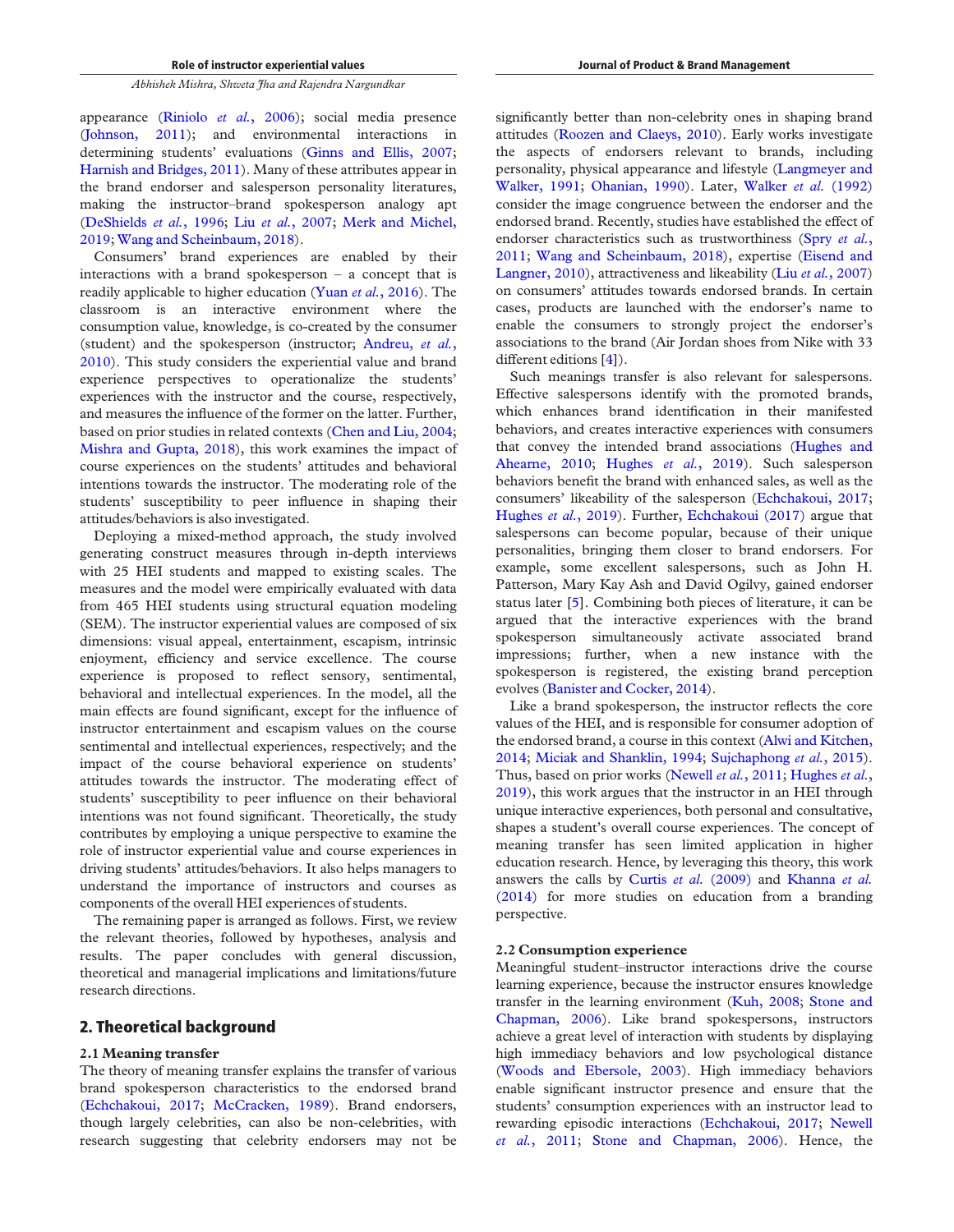consumption experience perspective that encapsulates most value sources during immersive consumption with the brand spokesperson is apt in this context (Gallarza *et al.*, 2017; Mathwick et al., 2001; Sánchez-Fernández et al., 2009).

The consumer–spokesperson interaction constitutes an important antecedent to the brand's performance (Darian, *et al.*, 2001). Consumers reflect on their direct/indirect experiences with the brand spokesperson to shape their perceptions towards the contextual brand (Dwivedi, *et al.*, 2015). Hence, the consumers' experience with the spokesperson is an important antecedent to the overall brand experience, defined as the subjective, internal and behavioral responses evoked by the brand (Brakus *et al.*, 2009). Across multiple services, brand spokespersons have evolved as consultative value creators, creating superior and meaningful brand experiences (Baumann and Le Meunier-FitzHugh, 2014). The salesperson and the endorser, as brand spokespersons, epitomize the brand's values, which modulates the consumer's brand perceptions contingent on the interactive experiences with the spokesperson (Gammoh, *et al.*, 2014). For example, the salespersons of Apple are trained to indulge in therapeutic conversations with the customers, to project the firm as one which empathetically listens to its customers [6]. Interestingly, in the education literature, there are no studies that consider the course as a brand and examine the effects of the instructor experiential values on the students' course experiences (Chen and Liu, 2004).

# 3. Model constructs

#### 3.1 Instructor experiential value

We adopt the experiential value scale (EVS) proposed by Mathwick *et al.* (2001) to measure students' experiences with an instructor. While Mathwick *et al.* (2001) empirically validate EVS in the context of catalog and internet shopping, the framework itself has been developed and implemented by other studies in the context of physical retail environment (Wu and Liang, 2009; Gallarza *et al.*, 2017). The dyadic physical interaction between the spokesperson and the consumer arguably creates the best opportunities for value co-creation (Blocker, *et al.*, 2012). In our context, the classroom is akin to a retail environment with the instructor as the brand spokesperson, making the deployment of EVS appropriate (Andreu, *et al.*, 2010).

Mathwick *et al.* (2001) propose seven experiential value dimensions: visual appeal, entertainment, escapism, intrinsic enjoyment, efficiency, economic value and service excellence. We consider all dimensions except economic value, a benefitfor-price measure which is difficult for students to apportion to a brand spokesperson/instructor from the total program fee. The visual appeal component indicates the instructor's physical attractiveness, which has a known influence on the students' ratings and evaluations (Riniolo *et al.*, 2006; Westfall *et al.*, 2016). The second dimension is entertainment, which refers to the unique experiences derived from the engaging showmanship in an instructor's teaching style (Ginns and Ellis, 2007; Keeley *et al.*, 2006).

The next dimension is escapism, which represents a classroom environment that enables students to temporarily forget their outside life and become immersed in the classroom

experience (Mathwick *et al.*, 2001). Further, if students can achieve intrinsic enjoyment from the experience generated by the instructor, which represents the fourth dimension, the overall consumption experience will be positive (Ginns and Ellis, 2007; Keeley *et al.*, 2006). The fifth dimension is efficiency, which is the instructor's ability to use the class time to ensure adequate course coverage, as well as appropriate clarifications of doubt (Ginns and Ellis, 2007). The final dimension is service excellence, which indicates the subjectmatter expertise, as well as the task-related performance of the instructor, through which they can deliver maximum intellectual value (Keeley *et al.*, 2006; Mathwick *et al.*, 2001). Such tasks may include organization, presentation, relationship management, assessment and evaluation of the class (Elton, 1998).

## 3.2 Course experience

The course experience encapsulates all encounters, including instructors, lectures, discussions, assignments, projects, inprogram internships, course material and academic advisory (Ginns and Ellis, 2007; Moore *et al.*, 2018). Such encounters add value to students' learning and generate a rewarding academic experience (Ng and Forbes, 2009). The courses taught in an HEI represent the institute's strategy in shaping students' expectations, and such course experiences increase the desirability of an HEI (Diseth, 2007; Moore *et al.*, 2018). A case in point is the introductory computer science course taught at Harvard [7].

Using the brand experience framework, the course experience is conceptualized as consisting of sensory, sentimental, behavioral and intellectual experiences (Brakus *et al.*, 2009). Sensory experiences refer to aspects of the course that enable student experiences by appealing to their receptive senses; sentimental experiences refer to the effects of the course on students' moods/emotions; behavioral experience indicates students' utilitarian outcomes regarding knowledge gained from the course; and intellectual experiences drive students' primary need for learning following the course exposure (Ding and Tseng, 2015).

#### 3.3 Experience outcomes: attitude and behavior

During consumption, a consumer's spokesperson and brand nodes are activated and not only are meanings of the spokesperson transferred to the brand but reciprocally, attitudes towards the spokesperson are formed/confirmed/ evolved (Abimbola *et al.*, 2010; Newell *et al.*, 2011; Till, 1998). For example, in 2015, Liam Neeson turned out to be the most liked endorser for Supercell Games which registered the highest memorability [8]. Thus, brand consumptions become intrinsic cues for consumers to form utilitarian and hedonic attitudes, in the form of positive/negative evaluations, towards the spokesperson (Alwi and Kitchen, 2014; Bergkvist *et al.*, 2016; Newell *et al.*, 2011; Zarantonello and Schmitt, 2010). Utilitarian attitude is an outcome of the cognitive appraisal of the spokesperson's functional values, whereas hedonic attitude is the emotional outcome of such experiences (Voss *et al.*, 2003).

Extant literature also refers to the role of brand experiences in creating behavioral responses towards the brand spokesperson (Khan and Rahman, 2016). Memorable brand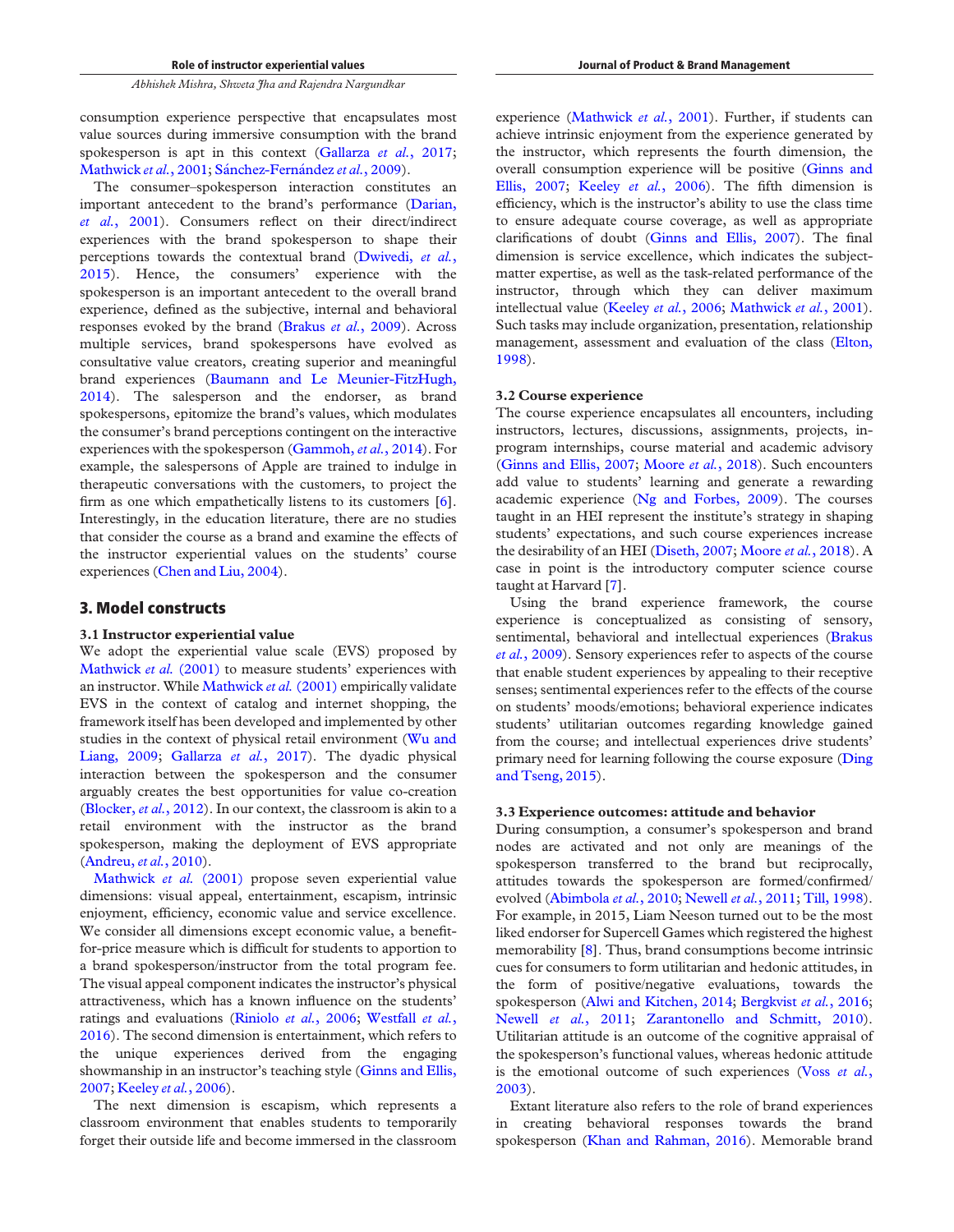experiences create satisfied consumers, who develop positive behavioral intentions towards the spokesperson in the form of re-engaging with the spokesperson and recommending the spokesperson to others (Abimbola *et al.*, 2010; Brakus *et al.*, 2009). For example, Joe Girard, who holds the record for selling 1,425 cars in the year 1973, formed thousands of personal long-lasting relations with customers, who liked and advocated him (Peebles, 2006). In the current context, these behavioral intentions are proposed as the student's disposition to re-engage with the instructor by subscribing to other courses taught by him/her and to recommend him/her to peers/others.

## 4. Proposed framework

4.1 Instructor experiential value and course experience Extant research supports the impact of a spokesperson's visual appeal on subsequent brand judgments (DeShields *et al.*, 1996; Wang and Scheinbaum, 2018). These judgments are based on immediate affective responses to the visual aesthetics of the spokesperson, referred to as the visceral effect (Norman, 2004). However, under the reflective effect, the consumer, a student, invokes elaborate processing of the stimulus, the instructor, and builds sensory brand perceptions through more careful consideration of the spokesperson's visual characteristics (Riniolo *et al.*, 2006; Westfall *et al.*, 2016). Thus, we hypothesize the following:

*H1*. Visual appeal value of an instructor positively influences students' sensory course experience.

A hedonic component of spokesperson consumption experience is the entertainment value that evokes sensory brand experience for consumers (Holbrook, 2000; Hyun *et al.*, 2011; Jeong *et al.*, 2009). Consumers rely on tangible/intangible attributes of a spokesperson, including entertainment cues, to evaluate such sensorial brand experiences (Jensen and Hansen, 2007). The entertainment value of the spokesperson also provides diversion/relief for consumers, wherein they display positive sentiments for the brand (Sit *et al.*, 2003). In this context, when the spokesperson, the instructor, creates entertainment value for students, they not only find the course a sensorial "treat," but also form positive emotions/sentiments towards it. Hence, we hypothesize the following:

- *H2a*. Entertainment value of an instructor positively influences students'sensory course experience.
- *H2b*. Entertainment value of an instructor positively influences students'sentimental course experience.

Escapist experiences with the spokesperson, through active involvement, allow consumers to attain a new self by transcending to a different time/place (Hosany and Witham, 2010). Such experiences are highly personal, allow consumers to feel comfortable by escaping from daily concerns and, in turn, enhance their positive sensory brand experiences (Triantafillidou and Siomkos, 2014). Beyond sensory appeals, escapist experiences with a spokesperson can also stimulate consumers' cognitive capabilities and enable consumers' creative thinking, thereby enhancing their intellectual evaluations of the brand (Brakus *et al.*, 2009; Hosany and Witham, 2010; Triantafillidou and Siomkos, 2014). In this

context, an instructor who provides escapist experiences not only enables positive sensory stimulations for the course, but also triggers students' learning desires. Thus, we hypothesize the following:

- *H3a.* Escapism value of an instructor positively influences students'sensory course experience.
- *H3b*. Escapism value of an instructor positively influences students' intellectual course experience.

Intrinsic enjoyment with a brand's elements keeps the users engaged, sometimes putting them in a state of deep absorption, referred to as flow (Csikszentmihalyi, 1975; Lin *et al.*, 2008). The role of intrinsic enjoyment provided by the spokesperson generating sentimental experiences is evident in several consumption settings, including tourism, high-technology products and gambling (Loroz, 2004; Turel *et al.*, 2010). Intrinsic enjoyment with the spokesperson serves as a noninstrumental hedonic drive that motivates consumers to emotionally experience the brand (Turel *et al.*, 2010). Thus, we argue that enjoyment with an instructor makes the course playful/fun and creates a sentimental experience for students, and hypothesize the following:

*H4*. Intrinsic enjoyment value of an instructor positively influences students'sentimental course experience.

A spokesperson's efficiency in communication helps consumers to evaluate the brand's extrinsic utilitarian values, which include its product/service utility and quality (Alan *et al.*, 2016; Mathwick *et al.*, 2001). Extant research suggests that favorable perceptions of a spokesperson's efficiency enhance consumers' perceived value of the brand's products/services and help consumers to rationally evaluate consumption-derived functional benefits (Silvera and Austad, 2004). Such perceived effective value delivery by the spokesperson shapes consumers' overall appraisal of the brand and enhances behavioral and intellectual brand experiences (Alan *et al.*, 2016; Brakus *et al.*, 2009). In an education context, the instructor efficiency is expected to create behavioral course experiences, where the course is perceived as useful/applicable, and intellectual experiences, where the course is perceived as cognitively stimulating. Thus, we hypothesize the following:

- *H5a*. Efficiency value of an instructor positively influences students' behavioral course experience.
- *H5b*. Efficiency value of an instructor positively influences students' intellectual course experience.

Service excellence represents the subjective expertise of the spokesperson that positively shapes consumers' brand perceptions. Mathwick *et al.* (2001) and Wu and Liang (2009) additionally indicate that service excellence reflects task-related performance of the spokesperson during value delivery. Like efficiency, the spokesperson's service excellence is an extrinsic source of value that enables consumers to derive utilitarian product/service value, which is a measure of behavioral and intellectual brand experiences (Eisend and Langner, 2010; Izogo and Jayawardhena, 2018; Silvera and Austad, 2003). In this context, the excellence of the instructor is his/her expertise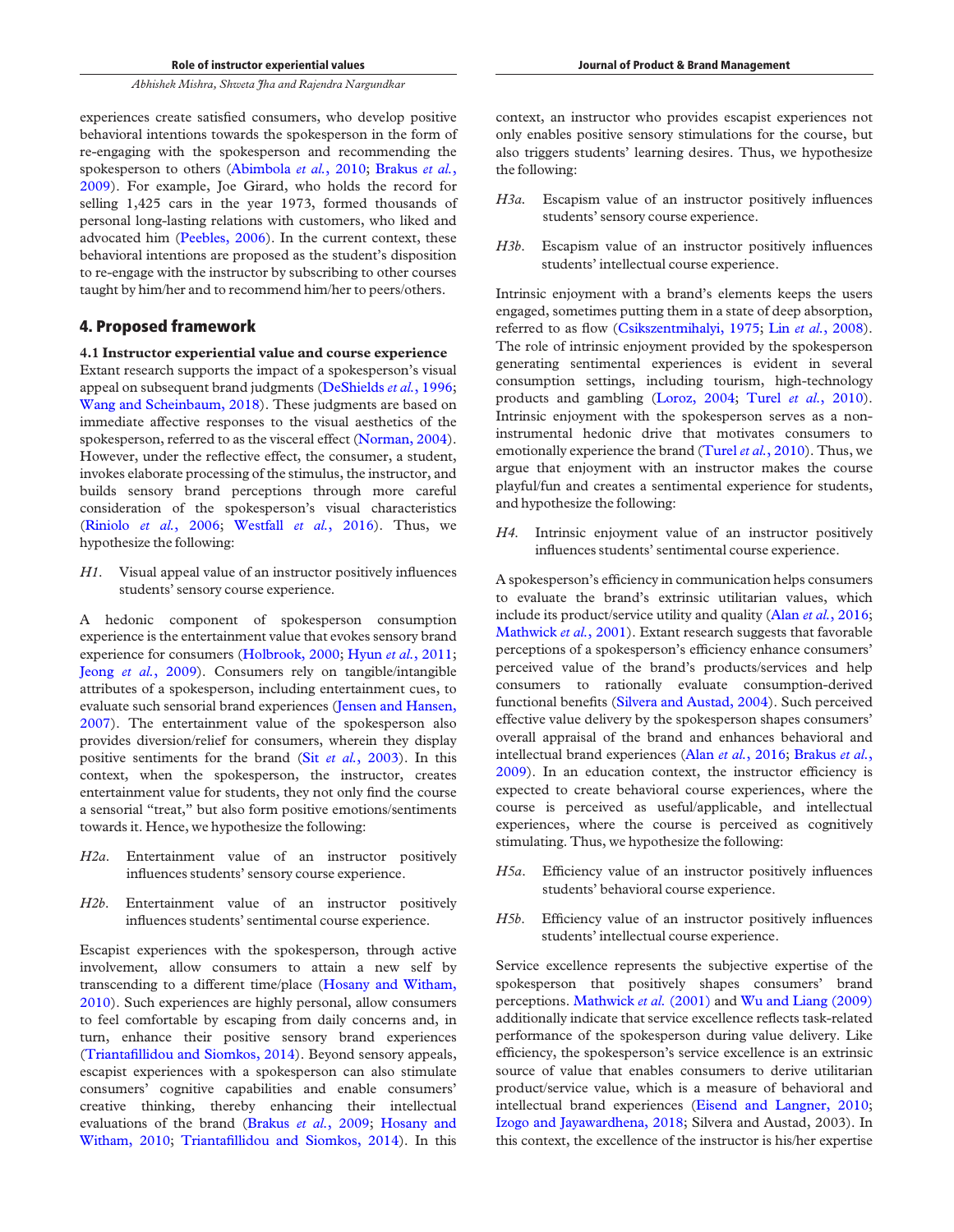in delivering the course content, through effective performance in various class-related tasks, and influencing the behavioral and intellectual elements of the course experience (Alan *et al.*, 2016; Mathwick *et al.*, 2001). Thus, we hypothesize the following:

- *H6a.* Service excellence value of an instructor positively influences students' behavioral course experience.
- *H6b*. Service excellence value of an instructor positively influences students' intellectual course experience.

#### 4.2 Course experience and student attitude/behavior

Enriching brand experiences evoke pleasure-evoking hedonic evaluations, which are a strong source of conative engagement entailing re-engagement intentions and advocacy (Brakus *et al.*, 2009; Choi and Rifon, 2012; Puccinelli *et al.*, 2009). Extant literature indicates that emotions triggered by the largely hedonic sensory and sentimental brand experiences, enabled by the spokesperson, also create a positive consumer motivation to re-experience the spokesperson, as well as to recommend him/ her to others (Zarantonello and Schmitt, 2010; McCormick, 2016). Thus, we argue that sensory and sentimental course experiences evoke behavior-driven outcomes for students, and hypothesize the following:

- *H7a.* The course sensory experience positively influences students' intention to recommend the instructor.
- *H7b.* The course sensory experience positively influences students' intention to re-engage with the instructor.
- *H8a.* The course sentimental experience positively influences students' intention to recommend the instructor.
- *H8b*. The course sentimental experience positively influences students' intention to re-engage with the instructor.

Meaningful brand experiences, driven by a spokesperson, create stable long-term utilitarian and affective attitudes toward the contextual spokesperson (Brakus *et al.*, 2009; Zarantonello and Schmitt, 2010). Utilitarian attitudes toward the spokesperson are outcomes of the functional value derived from brand consumption, whereas affective attitudes toward the spokesperson are emotional outcomes of the overall cognitive investment in the brand (Echchakoui, 2017; Newell *et al.*, 2011). Thus, consumers' attitudes toward a spokesperson are a consequence of exhaustive cognitive evaluations, beyond sensorial and emotional connections, that are shaped primarily through behavioral and intellectual brand experiences (Alan *et al.*, 2016; Puccinelli *et al.*, 2009). Hence, we propose that behavioral and intellectual course experiences are key drivers of utilitarian and hedonic attitudes towards the instructor, and hypothesize the following:

- *H9a.* The course behavioral experience positively influences students' hedonic attitude toward the instructor.
- *H9b.* The course behavioral experience positively influences students' utilitarian attitude toward the instructor.
- *H10a.* The course intellectual experience positively influences students' hedonic attitude toward the instructor.
- *H10b.* The course intellectual experience positively influences students' utilitarian attitude toward the instructor.

Normative social influence implies modifying one's behavior to conform to that of others because of the proneness to interpersonal influence (Cialdini and Goldstein, 2004; Smith and Fowler, 1984). Peer influence is the nomenclature used to indicate the interpersonal influence of people outside family. Multiple studies show that the behaviors of youth in adolescence or early adulthood are much more significantly influenced by their peers, than of higher age people (Barry and Wentzel, 2006; Lee, 2014). Hence, college students, as early adults, are expected to demonstrate enhanced behaviors contingent to peer opinions/perceptions (Bastiaensens *et al.*, 2016; Lee, 2014; Monahan, *et al.*, 2009; Schultz *et al.*, 2008; Vollet *et al.*, 2017).

Mangleburg *et al.* (2004) indicate that normative influence has a limited effect on attitudes, which are possibly more personal and stable, and has a greater impact only on manifested behaviors. Thus, based on studies on social development, it can be argued that if a student has a negative sentimental or sensory course experience, he/she will develop a negative attitude toward the instructor. However, if the peer group holds a positive view of the instructor, a student with higher susceptibility to peer influence will display recommendation/re-engagement intentions, without necessarily changing the primary attitudes (Bastiaensens *et al.*, 2016). Thus, we hypothesize the following:

- *H11a.* Susceptibility to peer influence positively moderates the relation between course sensory experience and students' intention to recommend the instructor.
- *H11b.* Susceptibility to peer influence positively moderates the relation between course sensory experience and students' intention to re-engage with the instructor.
- *H12a.* Susceptibility to peer influence positively moderates the relation between course sentimental experience and students' intention to recommend the instructor.
- *H12b.* Susceptibility to peer influence positively moderates the relation between course sentimental experience and students' intention to re-engage with the instructor.

The proposed framework is depicted in Figure 1.

# 5. Methodology

We followed the step-by-step process suggested by Churchill (1979) and Gerbing and Anderson (1988) to ensure a robust scale for measuring each model construct.

#### 5.1 Item generation and reduction

We used a combination of inductive and deductive approaches for item development and reduction, where items generated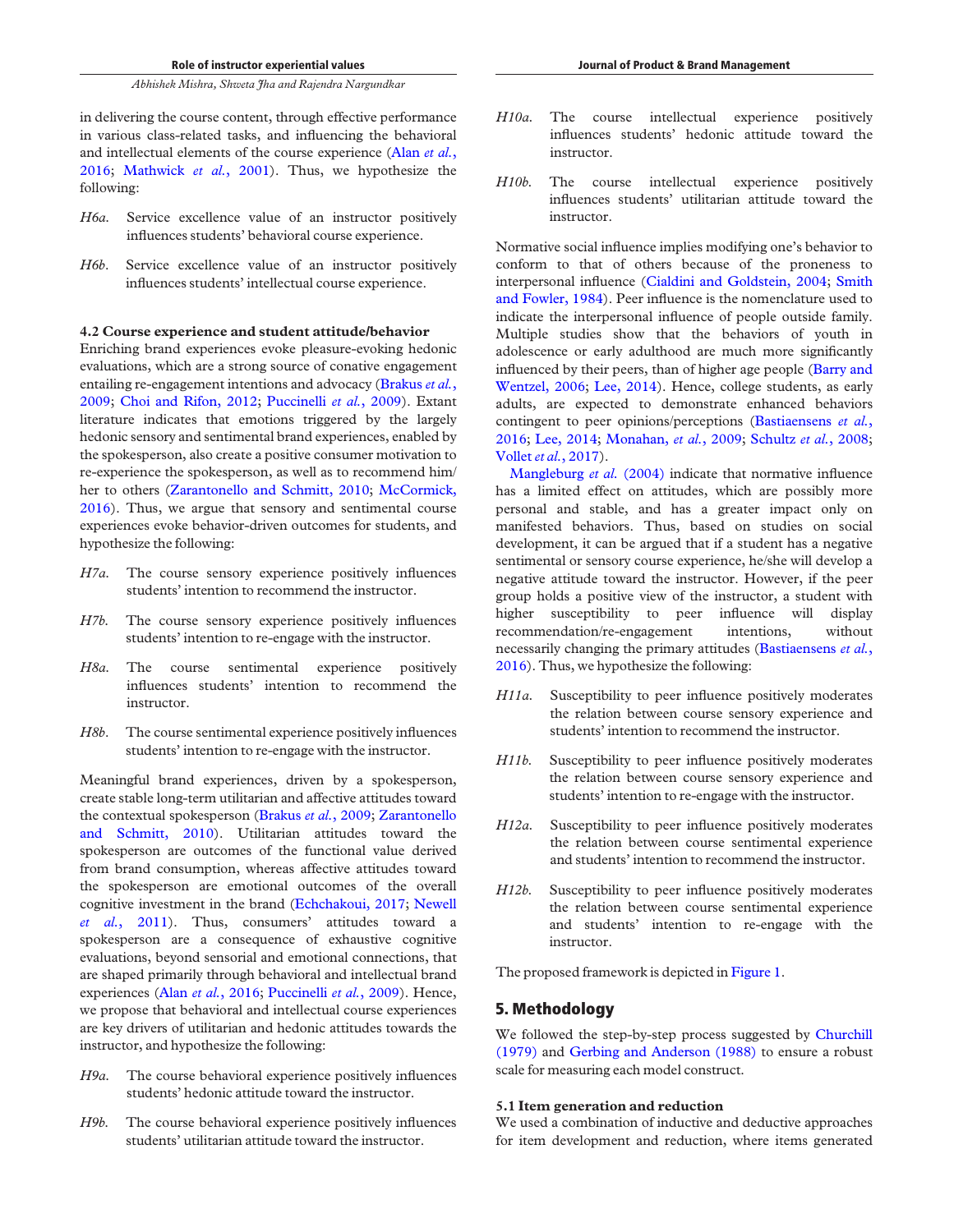### **Figure 1** Proposed framework



from interviews (inductive) are mapped to pre-existing scale items (deductive) for theoretical rigor (Tanwar and Prasad, 2017). To capture students' instructor/course experiences, we conducted semi-structured in-depth interviews with 25 randomly chosen students out of a cohort of 540 students at a prominent Indian business school. Each interview lasted around 50–60 min, and was voice recorded. Manual axial coding enabled the capture of participant voices thematically, which were then integrated to the specific proposed constructs. The verbatim responses were also mapped to specific scales available in the literature, and, wherever necessary, new items were added. The scales were taken from Brakus et al. (2009), Bearden *et al.* (1989), Ginns and Ellis (2007), Goyette *et al.* (2010), Keeley *et al.* (2006), Mathwick *et al.* (2001) and Voss *et al.* (2003). In total, 50 items were generated; these were shown to a four-member expert panel for validation and modifications. Table 1 depicts the final mapping.

#### 5.2 Data collection

The study population was HEI students in India, which means a total of 345 million students in 2016 (86%: bachelor's courses, 9.6%: master's courses and 0.6%: doctoral courses; 36%: arts, 17%: engineering/technology, 19%: science and 16%: commerce/management/others; AISHE, 2016). The population consisted of 46% females, with an average age of 21 years. The questionnaire was pilot tested with five students to ensure clarity of the items. The final data were collected from management students at a premier business school in India, different from the one in the qualitative phase. The instructor and the course about which students responded had to be one from their undergraduate studies. The entire group, consisting of 1,780 students, was divided into four strata based on their undergraduate specialization, namely, engineering (1,039), management (209), commerce (281) and science (251). Within each stratum, proportionate random sampling was applied, and 700 students were ultimately shortlisted. Data were collected from these students in two time periods, three months apart (July 2016 and October 2016), to avoid any transient conditions affecting the study outcomes. To prevent a priori common method bias, we randomized the items in the questionnaire. In the first group, 200 valid responses were received, whereas in the second group, there were 265 valid responses, leading to an overall response rate of 66.42%.

#### 5.3 Sample profile

The sample comprised 44% females, and 91% of the students were, as expected, in the age category of 20–25 years, which matched closely with the population break-up. The data breakdown by strata (both stages combined) were as follows: management 12%, engineering 58%, commerce 16% and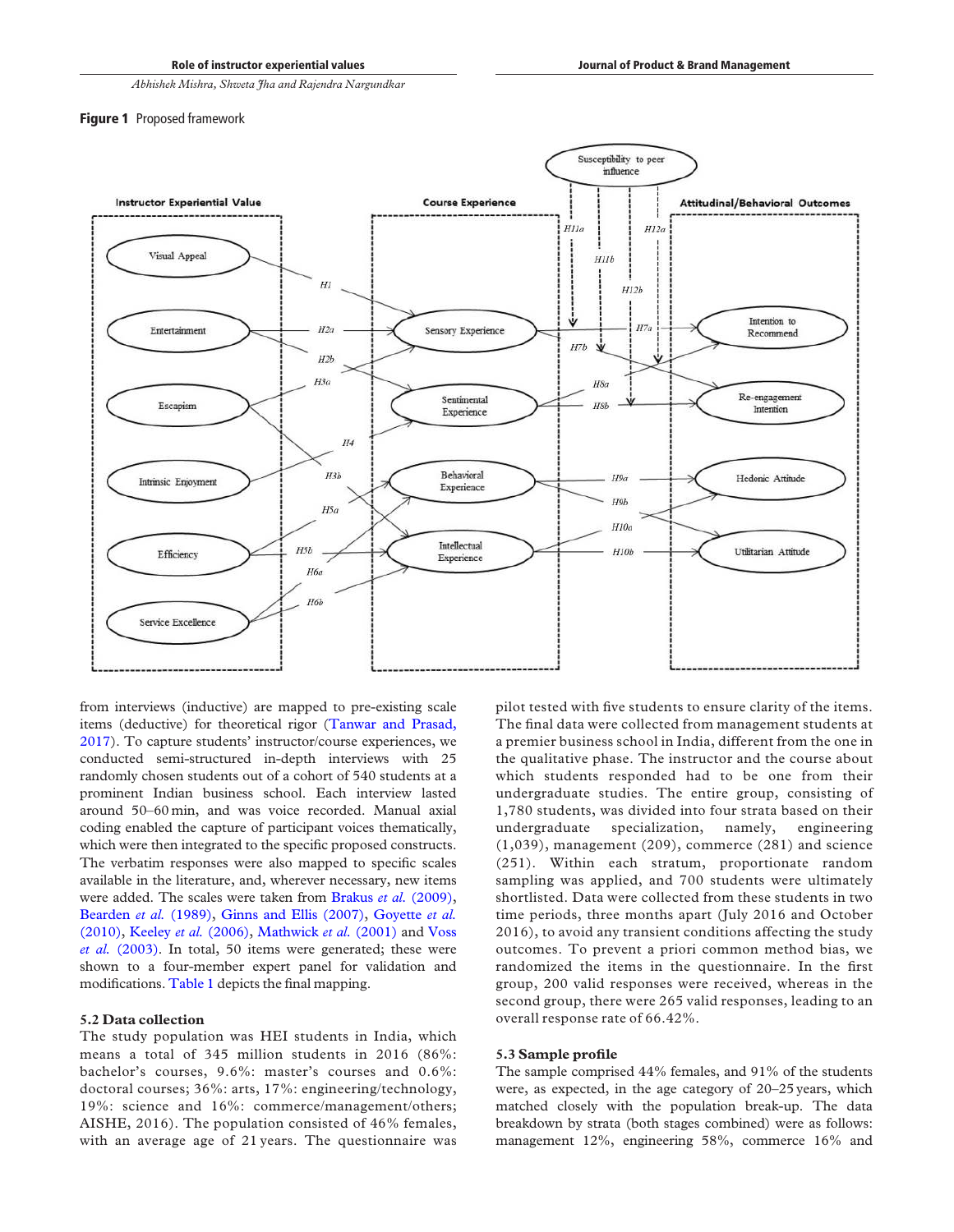# Table 1 Item generation and mapping

| <b>Construct</b>                                                    | <b>Respondents quotes</b>                                                                                                                                                                                                                                                                                                                                                                                                                                                                                                                               | Items                                                                                                                                                                                                                                                                                                                                                                                                                                                                                                                                                                     | <b>Mapped</b><br>scales* |
|---------------------------------------------------------------------|---------------------------------------------------------------------------------------------------------------------------------------------------------------------------------------------------------------------------------------------------------------------------------------------------------------------------------------------------------------------------------------------------------------------------------------------------------------------------------------------------------------------------------------------------------|---------------------------------------------------------------------------------------------------------------------------------------------------------------------------------------------------------------------------------------------------------------------------------------------------------------------------------------------------------------------------------------------------------------------------------------------------------------------------------------------------------------------------------------------------------------------------|--------------------------|
| <b>Instructor</b><br>experiential value<br>(Visual appeal)          | "He has the kind of attractive looks and accent" (RP8)<br>" professional in his looks and talk made him so<br>special and memorable" (RP13)                                                                                                                                                                                                                                                                                                                                                                                                             | The way the professor carries himself/herself is<br>attractive (VA1)<br>The professor's appearance is aesthetically appealing<br>(VA2)                                                                                                                                                                                                                                                                                                                                                                                                                                    | M                        |
| <b>Instructor</b><br>experiential value<br>(Entertainment<br>value) | "His class is always entertaining" (RP3)<br>"I like his energy and evaluation" (RP11)                                                                                                                                                                                                                                                                                                                                                                                                                                                                   | I like the way the professor looks (VA3)<br>I think that the professor's class is very entertaining<br>(EV1)<br>The enthusiasm of the professor is catching, it picks me<br>$up$ (EV2)<br>The professor doesn't just teach - he/she entertains me<br>(EV3)                                                                                                                                                                                                                                                                                                                | K, M                     |
| <b>Instructor</b><br>experiential value<br>(Escapism)               | "The class of my professor was a different zone for me"<br>(RP16)<br>"Her classes were very immersive, and she had my full<br>attention" (R8)                                                                                                                                                                                                                                                                                                                                                                                                           | The professor maintains nice energy in class* (EV4)<br>Attending the professor's class gets me away from it all<br>(ES1)<br>Attending the professor's class makes me feel like I am<br>in another world (ES2)<br>I get so involved when I attend the professor's class                                                                                                                                                                                                                                                                                                    | M                        |
| <b>Instructor</b><br>experiential value<br>(Intrinsic<br>enjoyment) | "He used to make the classes fun to attend" (RP7)<br>"Extremely funny - taught using stories and innovative<br>ideas" (RP10)<br>"She was a friendly teacher" (RP4)<br>"She knew her subject very well and would never<br>undermine the questions students put up" (RP14)<br>"He was a good listener" (RP22)<br>"She was my idol and gave personal attention" (RP16)                                                                                                                                                                                     | that I forget everything else (ES3)<br>I enjoy attending the professor's class for its own sake,<br>not just for the content (IE1)<br>I attend the professor's class for the pure enjoyment of<br>$it$ (IE2)<br>His/her friendly nature made the classes enjoyable*<br>(IE3)<br>He/she listened to students' opinions which made<br>classes enjoyable* (IE4)<br>I idolize the professor and want to be like him/her*<br>(IE5)                                                                                                                                             | G, K, M                  |
| <b>Instructor</b><br>experiential value<br>(Efficiency)             | "The professor was known for his punctuality" (RP15)<br>"He gives a lot of practical scenarios to make us<br>understand the complex topics in a simple way" (RP17)<br>"His method of teaching was unique" (RP10)<br>"His class is fun and exciting, of course, the way he<br>communicates the information is fun" (RP11)<br>"He focused on case-based learning, real-life examples"<br>(RP25)<br>"The way she used to help me was great" (RP21)<br>"The pace with which he teaches, examples, solving a<br>difficult question, overall amazing" (RP 19) | I liked the personal touch he/she maintained* (IE6)<br>I like the way the professor manages class time (EF1)<br>The professor's use of technology makes a student's life<br>easier (EF2)<br>I feel his/her style of teaching is unique* (EF3)<br>Difficult concepts appeared easy because of his/her<br>style of teaching* (EF4)<br>I liked his/her capability to communicate* (EF5)<br>He/she related concepts well with real-life examples*<br>(EF6)<br>I appreciated his/her availability outside the class*<br>(EF7)<br>The tempo of the class was always high* (EF8) | G, K, M                  |
| <b>Instructor</b><br>experiential value<br>(Service excellence)     | "He delivers excellent performance" (RP12)<br>"He had an in-depth knowledge of the subject and<br>delivered it well" (RP14)                                                                                                                                                                                                                                                                                                                                                                                                                             | When I think of the professor, I think of excellence<br>(SE1)<br>I think of the professor as an expert in the class he/she<br>teaches (SE2)                                                                                                                                                                                                                                                                                                                                                                                                                               | G, K, M                  |
| <b>Course experience</b><br>(Sensory)                               | "The course was a great experience for me overall"<br>(RP16)<br>"His method of teaching made the course very<br>interesting" (RP23)                                                                                                                                                                                                                                                                                                                                                                                                                     | This course made a strong impression on my senses<br>(SS1)<br>I found this course to be interesting to my senses (SS2)                                                                                                                                                                                                                                                                                                                                                                                                                                                    | G, B1                    |
| <b>Course experience</b><br>(Sentimental)                           | "The course was very interesting, and I was really sad<br>when it finished" (RP18)<br>"I liked the course since he cared a lot about the<br>emotions of the students" (RP2)<br>"The course experience is etched on my memory" (RP6)                                                                                                                                                                                                                                                                                                                     | This course induced feelings and sentiments (SN1)<br>This course aroused strong emotions in me (SN2)<br>I become sentimental when I remember the course<br>(SN3)                                                                                                                                                                                                                                                                                                                                                                                                          | G, B1                    |
|                                                                     |                                                                                                                                                                                                                                                                                                                                                                                                                                                                                                                                                         |                                                                                                                                                                                                                                                                                                                                                                                                                                                                                                                                                                           | G, B1                    |

(continued)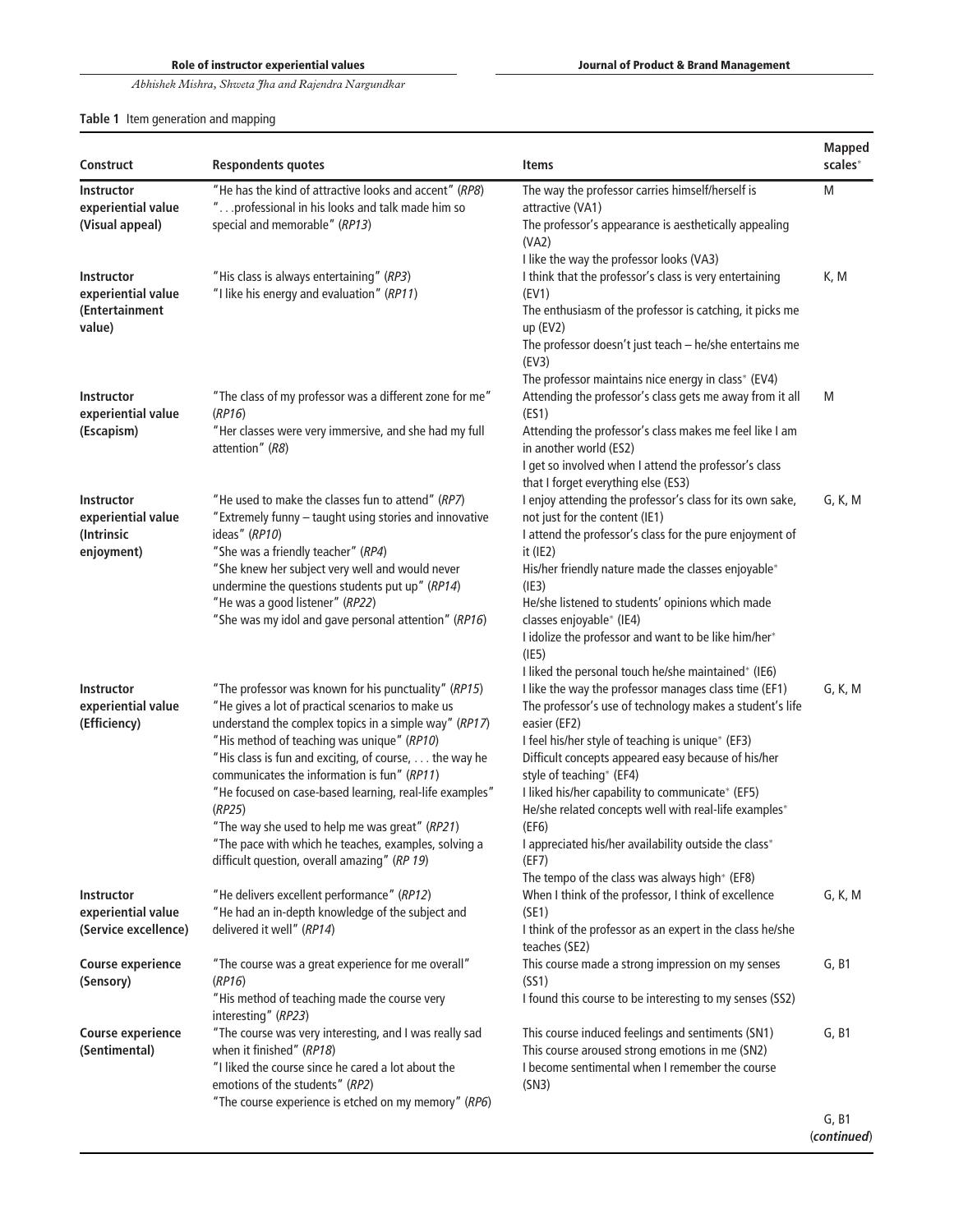## Table 1

| Construct                                  | <b>Respondents quotes</b>                                                                                                                                                                                                                                                                                                                                 | <b>Items</b>                                                                                                                                                                                                                                                                                                                                              | <b>Mapped</b><br>scales* |
|--------------------------------------------|-----------------------------------------------------------------------------------------------------------------------------------------------------------------------------------------------------------------------------------------------------------------------------------------------------------------------------------------------------------|-----------------------------------------------------------------------------------------------------------------------------------------------------------------------------------------------------------------------------------------------------------------------------------------------------------------------------------------------------------|--------------------------|
| <b>Course experience</b><br>(Behavioral)   | "The way the instructor taught the class- incorporating<br>everyone, giving practical examples, made the course<br>really useful" (RP8)<br>"The in-class exercises were really useful" (RP12)                                                                                                                                                             | I was able to apply what I learnt in this course (BH1)<br>The course enabled me to convert the learnings into<br>action (BH2)                                                                                                                                                                                                                             |                          |
| <b>Course experience</b><br>(Intellectual) | "He gave a fun side to learning which is now<br>permanently with me" (RP4)<br>"The course deeper understanding of concepts" (RP18)<br>"The course created genuine curiosity in me" (RP23)                                                                                                                                                                 | I still think about what I learned in this course (IL1)<br>I engaged in a lot of thinking when I attended this<br>course (IL2)<br>This course stimulated my curiosity (IL3)                                                                                                                                                                               | G, B1                    |
| Intention to<br>recommend                  | "I recommended all my juniors to take the course"<br>(RP16)<br>"In my college, this course was taught twice in the same<br>year, across two trimesters, I suggested my other friends<br>to definitely take it" (RP11)                                                                                                                                     | I will spread positive word of mouth about the<br>professor (IR1)<br>I would recommend the professor to my friends (IR2)<br>If they were looking for a course, I would recommend<br>that they subscribe to this professor's course (IR3)                                                                                                                  | G <sub>2</sub>           |
| Re-engagement<br>intention<br>generated    | "After I studied from this professor, I ended up taking<br>two more courses from him" (RP25)<br>"When the elective list came up during elective choice, I<br>was looking for this instructor" (RP14)                                                                                                                                                      | I intend to subscribe to another course taught by the<br>same professor* (RP1)<br>I will actively look for another course floated by this<br>professor* (RP2)                                                                                                                                                                                             | Author-                  |
| <b>Attitude</b><br>(Utilitarian)           | "There was a focus on quality, he was knowledgeable,<br>and his teaching methods were overall effective" (RP19)<br>"She was always full of information and very helpful"<br>(RP12)                                                                                                                                                                        | The professor is effective (UA1)<br>The professor is helpful (UA2)<br>The professor knows his/her subject (UA3)                                                                                                                                                                                                                                           | G, K, V                  |
| <b>Attitude</b><br>(Hedonic)               | "He developed a good emotional connection with<br>students. He was able to understand their mentality"<br>(RP23)<br>"He was beneficial for our learning and enjoyable in<br>class, I felt happy to be in his class" (RP13)                                                                                                                                | The professor creates excitement in class (HA1)<br>The professor is fun (HA2)<br>The professor is delightful (HA3)<br>The professor is inspiring (HA4)<br>I am thrilled to attend his/her class (HA5)<br>The professor creates an enjoyable atmosphere (HA6)                                                                                              | G, K, V                  |
| Susceptibility to<br>peer influence        | "I take the course which my friends are subscribing to for<br>better company" (RP17)<br>"It is very difficult to know what there is in a course<br>beforehand, so I consult my friends" (RP3)<br>"For most purchases, I always bounce it off with my<br>family" (RP7)<br>"I am generally a follower, buying stuff which is popular<br>with others" (RP21) | I often consult other people to help choose the best<br>alternative (SPI1)<br>If I have no experience with something, I often ask my<br>friends about it for their suggestions (SPI2)<br>I frequently gather information from friends or family<br>before buying something (SPI3)<br>I make my buying decisions based on what others are<br>buying (SPI4) | B <sub>2</sub>           |

Notes: RP: respondent; not all respondents are indicated for brevity, besides their comments being similar to ones depicted here; \*B1: Brakus, et al. (2009); B2: Bearden, et al. (1989); G1: Ginns and Ellis (2007); G2: Goyette, et al. (2010); K: Keeley, et al. (2006); M: Mathwick, et al. (2001); V: Voss, et al. (2003)

science/others 14%. The undergraduate stream distribution did not follow that of the population as the business school had a heavy skew towards engineering students. The first data set of 200 students was used to establish the psychometric properties of the measures, whereas the second data set of 265 students was used for model evaluation (Bagozzi and Heatherton, 1994).

# 6. Results: measurement model (Data set 1)

SEM was used for data analysis through the partial least squares-SEM (PLS-SEM) software SmartPLS3. The constructs were first tested for univariate normality, and skewness/kurtosis values were found to be within the prescribed limits (Curran *et al.*, 1996). An exploratory factor analysis (EFA) was first executed in the first sample of 200 using SPSS21, and none of the items was dropped. Next, to test the psychometric properties, confirmatory factor analysis (CFA) was conducted. Table 2 summarizes, for each construct, the factor loadings for the EFA (FL-EFA) and for the CFA (FL-CFA) for each item's respective construct, along with the composite reliability (CR), Cronbach's  $\alpha$  (C- $\alpha$ ), average variance extracted (AVE) and maximum squared correlation (MSC) with other constructs in the model.

The CR and  $C-\alpha$  values for all constructs were above the threshold value of 0.70, indicating indicator reliability (Churchill, 1979). Convergent validity was examined by measuring the construct AVEs, which were found to be greater than 0.50 (Fornell and Larcker, 1981). Further, the discriminant validity was established by comparing the MSC with the AVE of each construct (Fornell and Larcker, 1981).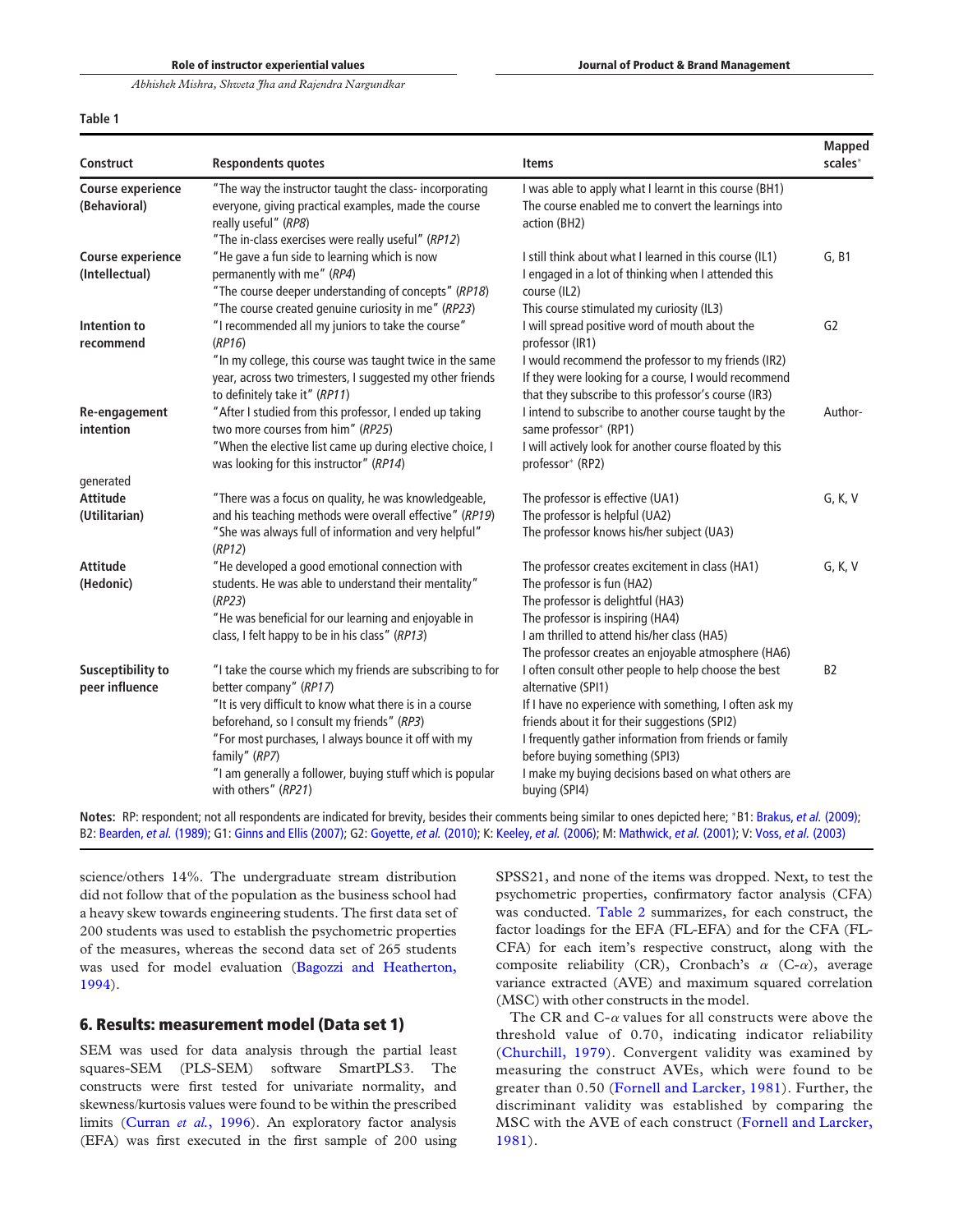Role of instructor experiential values

Journal of Product & Brand Management

*Abhishek Mishra, Shweta Jha and Rajendra Nargundkar*

Table 2 Measurement model (first data set)

| Items (code)                 | FL (EFA) | FL (CFA)       | AVE   | CR    | C- $\alpha$ | MSC         |
|------------------------------|----------|----------------|-------|-------|-------------|-------------|
| <b>Visual appeal</b>         |          |                | 0.816 | 0.929 | 0.886       | 0.526       |
| VA1                          | 0.772    | 0.898          |       |       |             |             |
| VA <sub>2</sub>              | 0.713    | 0.935          |       |       |             |             |
| VA3                          | 0.729    | 0.874          |       |       |             |             |
| <b>Entertainment value</b>   |          |                | 0.796 | 0.936 | 0.897       | 0.731       |
| EV1                          | 0.714    | 0.899          |       |       |             |             |
| EV <sub>2</sub>              | 0.772    | 0.924          |       |       |             |             |
| EV3                          | 0.791    | 0.852          |       |       |             |             |
| Escapism                     |          |                | 0.812 | 0.928 | 0.884       | 0.764       |
| ES1                          | 0.819    | 0.932          |       |       |             |             |
|                              | 0.792    |                |       |       |             |             |
| ES <sub>2</sub><br>ES3       | 0.764    | 0.895<br>0.875 |       |       |             |             |
|                              |          |                |       |       |             |             |
| Intrinsic enjoyment          |          |                | 0.625 | 0.911 | 0.833       | 0.564       |
| IE <sub>1</sub>              | 0.741    | 0.806          |       |       |             |             |
| IE <sub>2</sub>              | 0.723    | 0.843          |       |       |             |             |
| IE3                          | 0.782    | 0.787          |       |       |             |             |
| IE4                          | 0.701    | 0.718          |       |       |             |             |
| IE5                          | 0.729    | 0.799          |       |       |             |             |
| IE <sub>6</sub>              | 0.737    | 0.786          |       |       |             |             |
| <b>Efficiency</b>            |          |                | 0.671 | 0.937 | 0.923       | 0.655       |
| EF1                          | 0.712    | 0.772          |       |       |             |             |
| EF <sub>2</sub>              | 0.791    | 0.858          |       |       |             |             |
| EF3                          | 0.785    | 0.843          |       |       |             |             |
| EF4                          | 0.738    | 0.777          |       |       |             |             |
| EF5                          | 0.756    | 0.842          |       |       |             |             |
| EF <sub>6</sub>              | 0.773    | 0.816          |       |       |             |             |
| EF7                          | 0.718    | 0.857          |       |       |             |             |
| EF8                          | 0.707    | 0.780          |       |       |             |             |
| Service excellence           |          |                | 0.881 | 0.936 | 0.864       | 0.761       |
| SE <sub>1</sub>              | 0.824    | 0.937          |       |       |             |             |
| SE <sub>2</sub>              | 0.836    | 0.940          |       |       |             |             |
| <b>Sensory experience</b>    |          |                | 0.863 | 0.926 | 0.841       | 0.526       |
| SS <sub>1</sub>              | 0.881    | 0.934          |       |       |             |             |
| SS <sub>2</sub>              | 0.815    | 0.924          |       |       |             |             |
| Sentimental experience       |          |                | 0.777 | 0.912 | 0.856       | 0.348       |
| SN <sub>1</sub>              | 0.734    | 0.876          |       |       |             |             |
| SN <sub>2</sub>              | 0.716    | 0.865          |       |       |             |             |
| SN <sub>3</sub>              | 0.828    | 0.903          |       |       |             |             |
| <b>Behavioral experience</b> |          |                | 0.863 | 0.926 | 0.841       | 0.505       |
| BH1                          | 0.873    | 0.923          |       |       |             |             |
| BH <sub>2</sub>              | 0.815    | 0.935          |       |       |             |             |
|                              |          |                |       |       |             |             |
| Intellectual experience      |          |                | 0.792 | 0.912 | 0.883       | 0.756       |
| IL1                          | 0.882    | 0.894          |       |       |             |             |
| IL <sub>2</sub>              | 0.835    | 0.858          |       |       |             |             |
| IL3                          | 0.895    | 0.917          |       |       |             |             |
| Intention to recommend       |          |                | 0.923 | 0.973 | 0.958       | 0.754       |
| IR <sub>1</sub>              | 0.834    | 0.974          |       |       |             |             |
| IR <sub>2</sub>              | 0.835    | 0.953          |       |       |             |             |
| IR <sub>3</sub>              | 0.827    | 0.955          |       |       |             |             |
|                              |          |                |       |       |             | (continued) |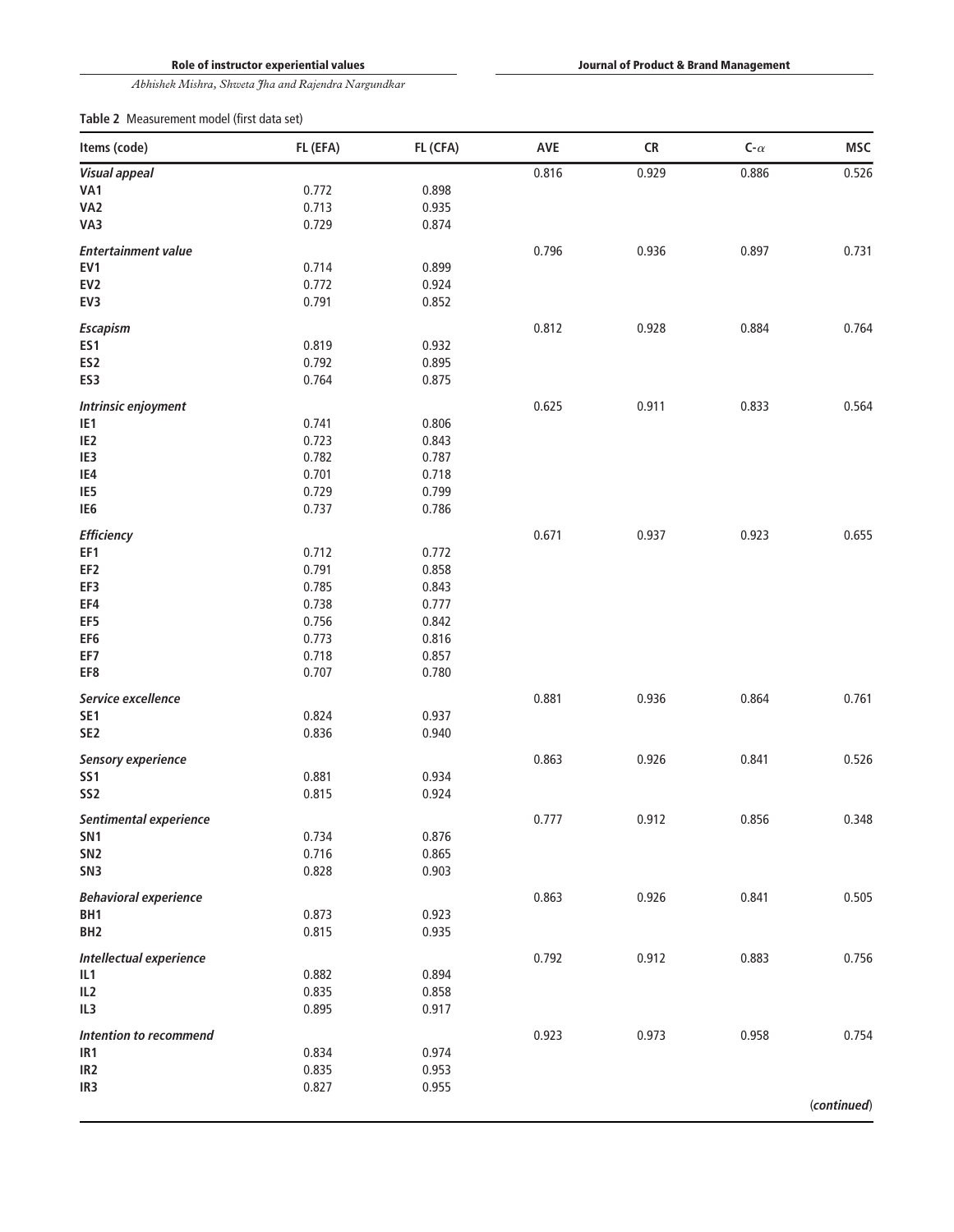|  | $\sim$<br>$\sim$ |  |
|--|------------------|--|
|--|------------------|--|

| Items (code)                   | FL (EFA) | FL (CFA) | AVE   | <b>CR</b> | C- $\alpha$ | <b>MSC</b> |
|--------------------------------|----------|----------|-------|-----------|-------------|------------|
| <b>Re-engagement intention</b> |          |          | 0.916 | 0.956     | 0.909       | 0.754      |
| RE1                            | 0.826    | 0.958    |       |           |             |            |
| RE <sub>2</sub>                | 0.829    | 0.956    |       |           |             |            |
| Utilitarian attitude           |          |          | 0.804 | 0.924     | 0.877       | 0.701      |
| UA1                            | 0.844    | 0.913    |       |           |             |            |
| UA <sub>2</sub>                | 0.838    | 0.894    |       |           |             |            |
| UA3                            | 0.837    | 0.882    |       |           |             |            |
| <b>Hedonic attitude</b>        |          |          | 0.813 | 0.963     | 0.954       | 0.730      |
| HA1                            | 0.853    | 0.928    |       |           |             |            |
| HA <sub>2</sub>                | 0.826    | 0.884    |       |           |             |            |
| HA3                            | 0.879    | 0.918    |       |           |             |            |
| HA4                            | 0.855    | 0.895    |       |           |             |            |
| HA5                            | 0.816    | 0.880    |       |           |             |            |
| HA6                            | 0.854    | 0.906    |       |           |             |            |

## 7. Results: structural model (Data set 2)

Once the reliability and validity of the measures had been established, the structural model was assessed. Table 3 shows the results of the measurement model with the second data set of 265 respondents.

The psychometric properties of the constructs remained intact. Next, hypotheses were tested with the completely disaggregated structural model. The path beta values were tested at a 95% level of significance (cut-off *t*-value: >1.96; cutoff *p*-value: <0.05). Table 4 depicts the path values.

All the main paths were significant except those for *H2b*, *H3b*, *H9a* and *H9b*. Thus, entertainment and escapism values of the instructor were found to play an insignificant role in evoking sentimental and intellectual course experiences, respectively. Further, behavioral course experience has no impact on hedonic and utilitarian attitudes, which are largely driven by the intellectual course experience. In line with recommendations by Hair *et al.* (2013), *R* 2 values are all above 0.25 for endogenous constructs; hence, the model explains a substantial percentage of variance therein. Similarly, the *Q* 2 values were above zero for all endogenous constructs, indicating strong predictive relevance (Hair*et al.*, 2013).

A moderation test was conducted using hierarchical moderated regression analysis. The moderator was classified depending on the significance of the coefficients of the interaction term as well as those of the predictor and moderator variables. The results are shown in Table 5.

Examination of the table reveals that the interaction terms of susceptibility to peer influence are nonsignificant for both dependent variables. This implies that the effect of the course sensory/sentimental experience on either of the two behavioral outcomes is not moderated. Thus, none of the four moderating hypotheses, *H11a*, *H11b*, *H12a* and *H12b*, are supported.

# 8. General discussion

The current work considers the instructor as a brand spokesperson endorsing the course brand and leverages the experiential value and brand experience theories to measure

student experiences with the instructor and the course. Using the EVS, the student interactions with an instructor, like that of a brand spokesperson, are proposed to be perceived through six values: visual appeal, entertainment, escapism, intrinsic enjoyment, efficiency and service excellence (Mathwick *et al.*, 2001). Similarly, course experience is proposed as a combination of sensory, sentimental, behavioral and intellectual experiences (Brakus*et al.*, 2009).

The study findings show that the overall instructor experiential value has a strong effect on the course experience. Specifically, the visual appeal, entertainment and escapism values of the instructor are strong determinants of students' sensory experience with the course. When it comes to course sentimental experience, the intrinsic enjoyment value generated by the instructor is found to be a significant antecedent, while entertainment value is not. This implies that providing entertainment, but with little in-class enjoyment through high-quality delivery, is ineffective in creating emotional course experiences. Similarly, the course knowledge, represented through intellectual experience, is deeper than knowledge for brands, and cannot be delivered only through escapist spokesperson experiences. We also find that the efficiency and service excellence values of the instructor are instrumental in creating behavioral and intellectual course experiences. These two instructor qualities are mandatory if a course is to be considered intellectually stimulating and practically applicable.

The overall course experience positively affects students' utilitarian/hedonic attitudes and drives them to re-engage with and recommend the instructor. More specifically, students' sentimental and sensory experiences with the course are key enablers to the two behavioral intentions. While intellectual experience is found to be a key driver of attitudes toward the instructor, behavioral experience is not. This implies that, ultimately, students need to find the course intellectually stimulating to develop a positive attitude toward the instructor, and that the applicability of the concepts taught is not in itself sufficient. The moderating effect of susceptibility to peer influence on the outcomes of course experience is found to be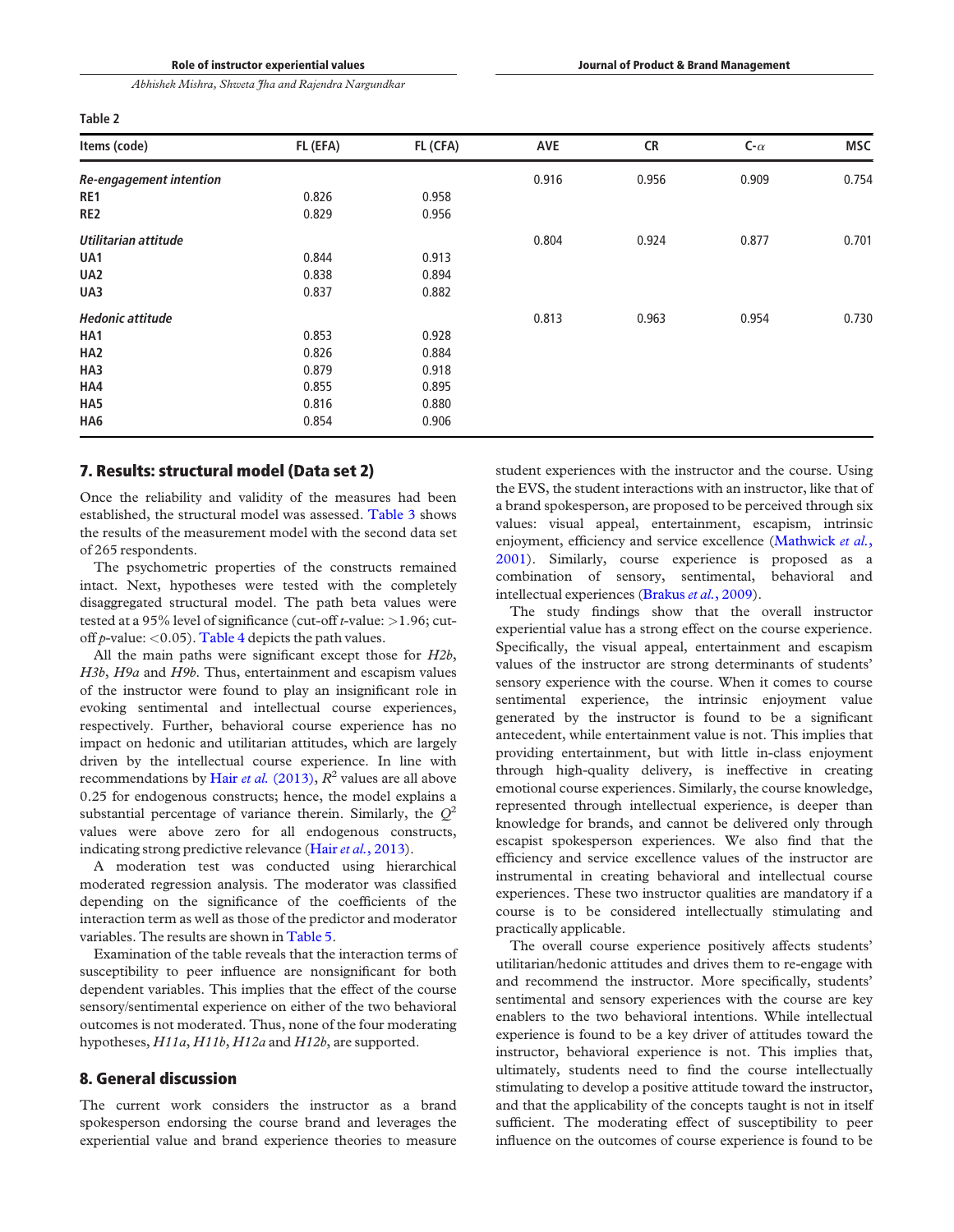Journal of Product & Brand Management

*Abhishek Mishra, Shweta Jha and Rajendra Nargundkar*

Table 3 Measurement model (second data set)

| <b>ITEMS (CODE)</b>          | FL (CFA) | AVE   | <b>CR</b> | <b>MSC</b>  |
|------------------------------|----------|-------|-----------|-------------|
| <b>Visual appeal</b>         |          | 0.842 | 0.941     | 0.541       |
| VA1                          | 0.940    |       |           |             |
| VA <sub>2</sub>              | 0.906    |       |           |             |
| VA3                          | 0.906    |       |           |             |
| <b>Entertainment value</b>   |          | 0.851 | 0.944     | 0.634       |
| EV1                          | 0.923    |       |           |             |
| EV <sub>2</sub>              | 0.913    |       |           |             |
| EV3                          | 0.932    |       |           |             |
| Escapism                     |          | 0.741 | 0.895     | 0.688       |
| ES1                          | 0.789    |       |           |             |
| ES <sub>2</sub>              | 0.917    |       |           |             |
| ES3                          | 0.871    |       |           |             |
| Intrinsic enjoyment          |          | 0.659 | 0.921     | 0.513       |
| IE1                          | 0.785    |       |           |             |
| IE <sub>2</sub>              | 0.883    |       |           |             |
| IE3                          | 0.826    |       |           |             |
| IE4                          | 0.747    |       |           |             |
| IE5                          | 0.855    |       |           |             |
| IE <sub>6</sub>              | 0.766    |       |           |             |
| <b>Efficiency</b>            |          | 0.669 | 0.937     | 0.629       |
| EF1                          | 0.784    |       |           |             |
| EF <sub>2</sub>              | 0.889    |       |           |             |
| EF3                          | 0.891    |       |           |             |
| EF4                          | 0.762    |       |           |             |
| EF5                          | 0.841    |       |           |             |
| EF <sub>6</sub>              | 0.812    |       |           |             |
| EF7                          | 0.756    |       |           |             |
| EF8                          | 0.794    |       |           |             |
| Service excellence           |          | 0.895 | 0.945     | 0.669       |
| SE <sub>1</sub>              | 0.948    |       |           |             |
| SE <sub>2</sub>              | 0.944    |       |           |             |
| <b>Sensory experience</b>    |          | 0.851 | 0.919     | 0.558       |
| <b>SS1</b>                   | 0.925    |       |           |             |
| SS <sub>2</sub>              | 0.920    |       |           |             |
| Sentimental experience       |          | 0.791 | 0.919     | 0.492       |
| SN <sub>1</sub>              | 0.899    |       |           |             |
| SN <sub>2</sub>              | 0.848    |       |           |             |
| SN <sub>3</sub>              | 0.920    |       |           |             |
| <b>Behavioral experience</b> |          | 0.872 | 0.932     | 0.517       |
| BH <sub>1</sub>              | 0.931    |       |           |             |
| BH <sub>2</sub>              | 0.938    |       |           |             |
| Intellectual experience      |          | 0.815 | 0.921     | 0.795       |
| IL1                          | 0.906    |       |           |             |
| IL <sub>2</sub>              | 0.877    |       |           |             |
| IL3                          | 0.925    |       |           |             |
| Intention to recommend       |          | 0.956 | 0.985     | 0.792       |
| IR1                          | 0.985    |       |           |             |
| IR <sub>2</sub>              | 0.973    |       |           |             |
| IR <sub>3</sub>              | 0.976    |       |           |             |
|                              |          |       |           | (continued) |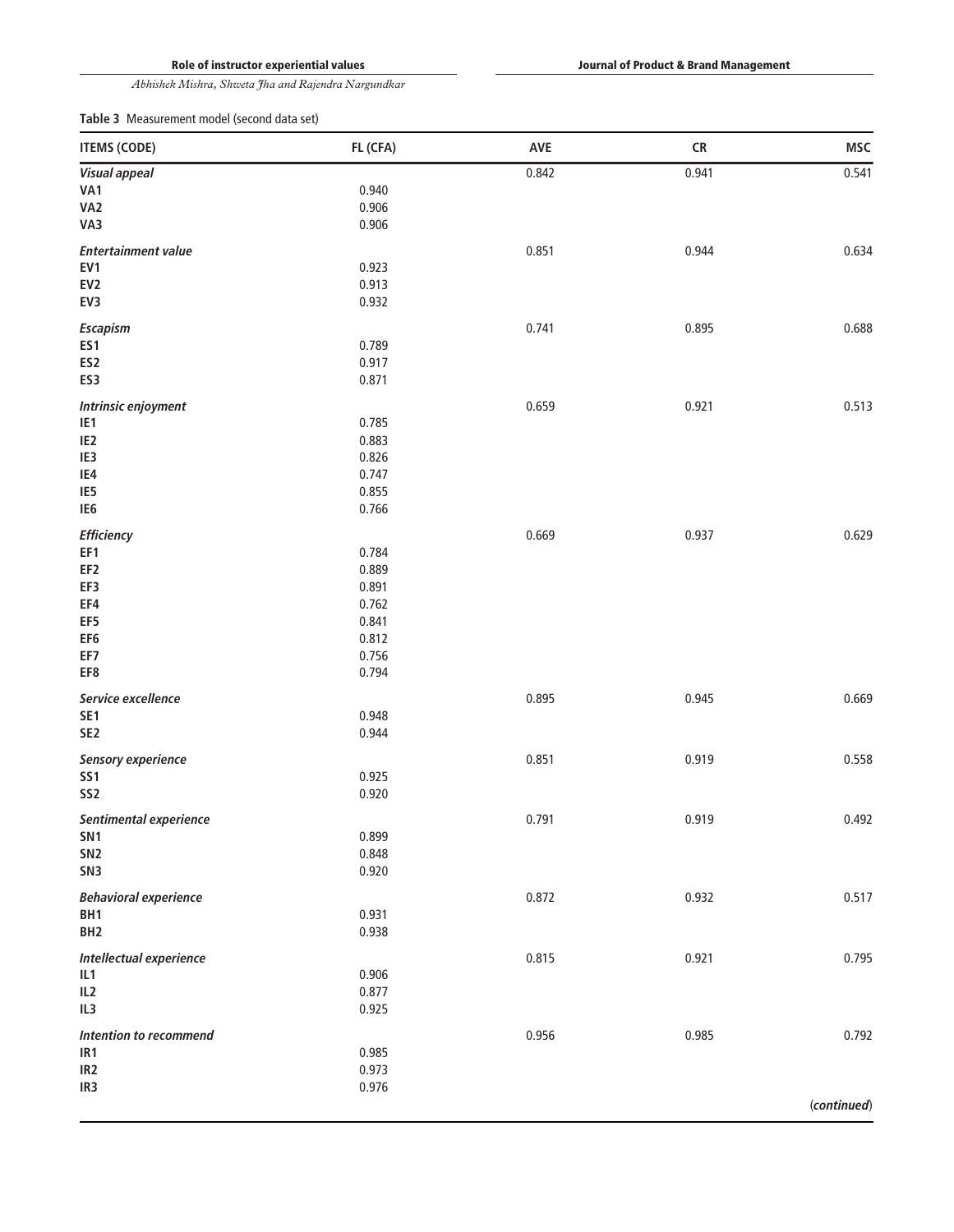## Table 3

| <b>ITEMS (CODE)</b>            | FL (CFA) | AVE   | <b>CR</b> | <b>MSC</b> |
|--------------------------------|----------|-------|-----------|------------|
| <b>Re-engagement intention</b> |          | 0.945 | 0.972     | 0.744      |
| RE1                            | 0.974    |       |           |            |
| RE <sub>2</sub>                | 0.971    |       |           |            |
| Utilitarian attitude           |          | 0.839 | 0.939     | 0.703      |
| UA1                            | 0.945    |       |           |            |
| UA2                            | 0.929    |       |           |            |
| UA3                            | 0.872    |       |           |            |
| <b>Hedonic attitude</b>        |          | 0.771 | 0.952     | 0.731      |
| HA1                            | 0.925    |       |           |            |
| HA <sub>2</sub>                | 0.948    |       |           |            |
| HA3                            | 0.946    |       |           |            |
| HA4                            | 0.940    |       |           |            |
| HA5                            | 0.901    |       |           |            |
| HA6                            | 0.932    |       |           |            |

## Table 4. Structural model (second dataset)

| Path, hypothesis and outcome                                                     |                 | B          | t-value | $R^2$ | $Q^2$ |
|----------------------------------------------------------------------------------|-----------------|------------|---------|-------|-------|
| Instructor visual appeal $\rightarrow$ Course sensory experience                 | H1(S)           | $0.227**$  | 3.001   | 0.339 | 0.336 |
| Instructor entertainment value $\rightarrow$ Course sensory experience           | H2a (S)         | $0.180**$  | 2.147   |       |       |
| Instructor entertainment value $\rightarrow$ Course sentimental experience       | $H2b$ (NS)      | $-0.063$   | 0.813   | 0.299 | 0.281 |
| Instructor escapism value $\rightarrow$ Course sensory experience                | H3a (S)         | $0.252**$  | 3.360   |       |       |
| Instructor escapism value $\rightarrow$ Course intellectual experience           | <i>H3b</i> (NS) | 0.023      | 0.438   | 0.559 | 0.497 |
| Instructor intrinsic enjoyment value $\rightarrow$ Course sentimental experience | H4(S)           | $0.676**$  | 7.745   |       |       |
| Instructor efficiency $\rightarrow$ Course behavioral experience                 | H5a (S)         | $0.452**$  | 4.580   | 0.450 | 0.336 |
| Instructor efficiency $\rightarrow$ Course intellectual experience               | H5b(S)          | $0.465**$  | 4.613   |       |       |
| Instructor service excellence $\rightarrow$ Course behavioral experience         | H6a (S)         | $0.238**$  | 2.339   |       |       |
| Instructor service excellence $\rightarrow$ Course intellectual experience       | H6b(S)          | $0.289**$  | 2.862   |       |       |
| Course sensory experience $\rightarrow$ Intention to recommend                   | H7a (S)         | $0.559**$  | 9.737   | 0.411 | 0.385 |
| Course sensory experience $\rightarrow$ Re-engagement intention                  | HZb(S)          | $0.556**$  | 10.163  | 0.451 | 0.412 |
| Course sentimental experience $\rightarrow$ Intention to recommend               | H8a(S)          | $0.131***$ | 2.088   |       |       |
| Course sentimental experience $\rightarrow$ Re-engagement intention              | H8b(S)          | $0.179**$  | 2.921   |       |       |
| Course behavioral experience $\rightarrow$ Hedonic attitude                      | <i>H9a</i> (NS) | 0.017      | 0.296   | 0.361 | 0.344 |
| Course behavioral experience $\rightarrow$ Utilitarian attitude                  | <i>H9b</i> (NS) | 0.012      | 0.311   | 0.439 | 0.423 |
| Course intellectual experience $\rightarrow$ Hedonic attitude                    | H10a(S)         | $0.501**$  | 4.567   |       |       |
| Course intellectual experience $\rightarrow$ Utilitarian attitude                | H10b(S)         | $0.568**$  | 6.363   |       |       |

Notes:  $^{**}p < 0.05$ ;  $\beta$ , standardized path coefficient;  $R^2$ , explained variance of a dependent variable;  $Q^2$ , predictive relevance; S: supported; NS: not supported.

insignificant. This implies that the attitude and behavioral response of students – their intentions to re-engage and recommend – are outcomes independent of their peers' views.

# 9. Theoretical implications

The study has five theoretical contributions. First, prior works investigate various instructor attributes that lead to positive student evaluations in an HEI context (Boysen *et al.*, 2014; Johnson, 2011; Kogan *et al.*, 2010; Wilson *et al.*, 2014). However, none of these studies develops a comprehensive framework that enables measurement of a student's perception of his/her experiences with an instructor. Further, very few studies (Kuh, 2008; Harnish and Bridges, 2011) investigate the joint role played by the

instructor experiential values and the course experience in driving students' subsequent attitudes and behaviors towards the instructor. Previous scale development efforts (Ginns and Ellis, 2007; Keeley *et al.*, 2006) tend to either combine perceptions of the instructor and the course in the same scale or have unclear scale dimensions.

This work proposes separate measures for the student-perceived instructor experiential values and course experiences, based on the consumption and brand experience theories, respectively (Brakus *et al.*, 2009; Mathwick *et al.*, 2001). Additionally, based on the work by DeShields*et al.* (1996), the instructor is considered analogous to a brand spokesperson, with traits such as a salesperson and a brand endorser. This brings a unique branding perspective to the higher education literature (Curtis *et al.*, 2009; Khanna *et al.*, 2014; Yuan *et al.*, 2016).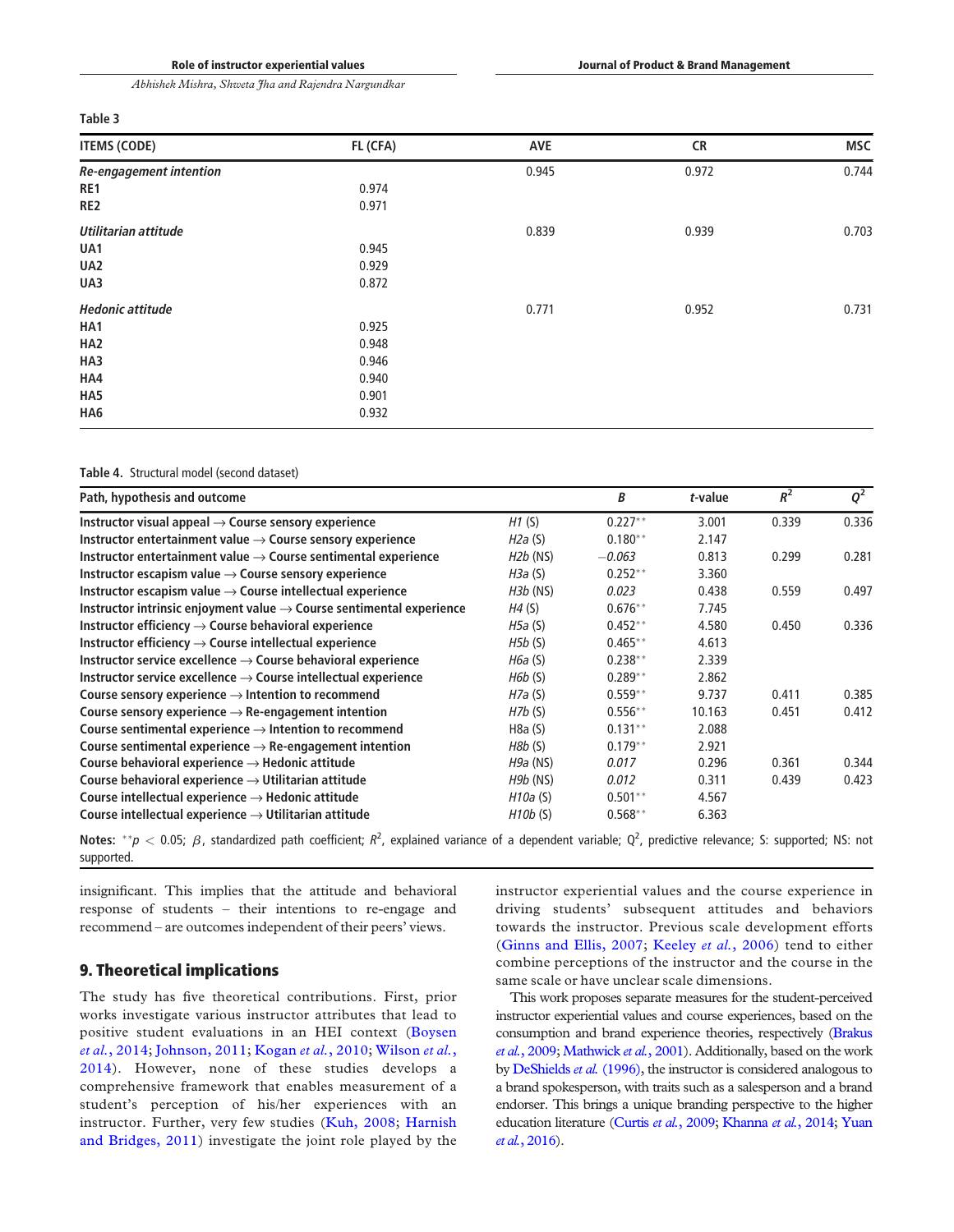|                                                         |                      | <b>DV: Intention to recommend</b> |                      |
|---------------------------------------------------------|----------------------|-----------------------------------|----------------------|
|                                                         | Model 1              | Model 2                           | Model 3              |
| Independent variables                                   | Standardized $\beta$ | Standardized $\beta$              | Standardized $\beta$ |
| <b>Main effects</b>                                     |                      |                                   |                      |
| Course sensory experience (SS)                          | $0.453**$            | $0.363**$                         | $0.359**$            |
| <b>Course sentimental experience (SN)</b>               | $0.289**$            | $0.224***$                        | $0.219**$            |
| <b>Moderator</b>                                        |                      |                                   |                      |
| <b>Susceptibility to peer influence (STPI)</b>          |                      | $0.147*$                          | $0.139*$             |
| <b>Interaction terms</b>                                |                      |                                   |                      |
| $SS \times STPI$                                        |                      |                                   | $-0.018$             |
| $SN \times STPI$                                        |                      |                                   | $-0.024$             |
| $R^2$                                                   | 0.542                | 0.553                             | 0.554                |
| Adjusted $R^2$                                          | 0.446                | 0.442                             | 0.441                |
| DV: Re-engagement intention                             |                      |                                   |                      |
| <b>Main effects</b>                                     |                      |                                   |                      |
| Course sensory experience (SS)                          | $0.435***$           | $0.366**$                         | $0.352**$            |
| Course sentimental experience (SN)                      | $0.277**$            | $0.264***$                        | $0.259***$           |
| <b>Moderator</b>                                        |                      |                                   |                      |
| <b>Susceptibility to peer influence (STPI)</b>          |                      | $0.128**$                         | $0.124***$           |
| <b>Interaction terms</b>                                |                      |                                   |                      |
| $SS \times STPI$                                        |                      |                                   | $-0.020$             |
| $SN \times STPI$                                        |                      |                                   | $-0.019$             |
| $R^2$                                                   | 0.434                | 0.454                             | 0.455                |
| Adjusted $R^2$                                          | 0.431                | 0.439                             | 0.445                |
| <b>Note:</b> Significance: ** $p < 0.05$ ; * $p < 0.10$ |                      |                                   |                      |

Second, leveraging the meaning transfer theory, the effect of the students' experiences with an instructor, a brand spokesperson, has been validated on the course, a brand. Such transfer of meanings from the brand spokesperson to the brand is established generally, but not in the higher education literature (Dwivedi, *et al.*, 2015; Hughes *et al.*, 2019; Wang and Scheinbaum, 2018). Hence, this work serves as an application of the theory, rooted in the brand endorsement and sales literature, in the higher education context (Echchakoui, 2017; McCracken, 1989).

Third, this work proposes six experiential value components for the instructor, based on the EVS by Mathwick *et al.* (2001), and four components for the course experience, based on the brand experience theory by Brakus *et al.* (2009). Except for the effect of entertainment and escapism values by the instructor on the course's sentimental and intellectual experiences, respectively, the results confirm that the instructor experiential value is an important antecedent to the overall consumer brand experience (Brakus *et al.*, 2009). The specific relationships proposed and evaluated among different dimensions of instructor experiential values and those of course experiences contribute to the extant branding and higher education literature (DeShields *et al.*, 1996; Liu *et al.*, 2007; Wang and Scheinbaum, 2018). Findings of this work provide a unique direction for evaluating a similar model for brand endorsers and salespersons across contexts.

Fourth, the positive effect of the course sensory and sentimental experiences on students' behavior toward the instructor, and intellectual experience on students' attitude

toward the instructor, revalidates the forward effects model in the branding literature (Zarantonello and Schmitt, 2010). The findings provide the argument that while the consumers' behavioral responses towards the spokesperson can be shaped by sensory and sentimental brand experiences, stable attitudes towards a spokesperson require exhaustive cognitive evaluations and intellectually stimulating brand experiences, beyond the sensorial and emotional connections (Alan *et al.*, 2016; Puccinelli *et al.*, 2009).

Finally, within the theory of normative influence, the impact of susceptibility to peer influence has been little explored in the education literature. While Vollet *et al.* (2017) report the impact of this variable on student engagement, the present study suggests that students' personal experiences related to the instructor and the course are free of peer influence. The finding that students do not conform to group beliefs in the case of higher education, where personal experiences with instructors/ courses are key to a successful future, is contradictory to suggestions by Schultz *et al.* (2008) and Bastiaensens *et al.* (2016). The findings also disagree with the argument by Steinberg and Monahan (2007), who indicate that beyond the adolescence years, aged 14–18, the impact of peer-influence stabilizes, as this study reports an absence of such influence in the education setting. The finding confirms that the education consumption process is deeply personal, and that if experiences help consumers reach personal goals, the post-consumption outcomes are less susceptible to normative influences (Ding and Tseng, 2015).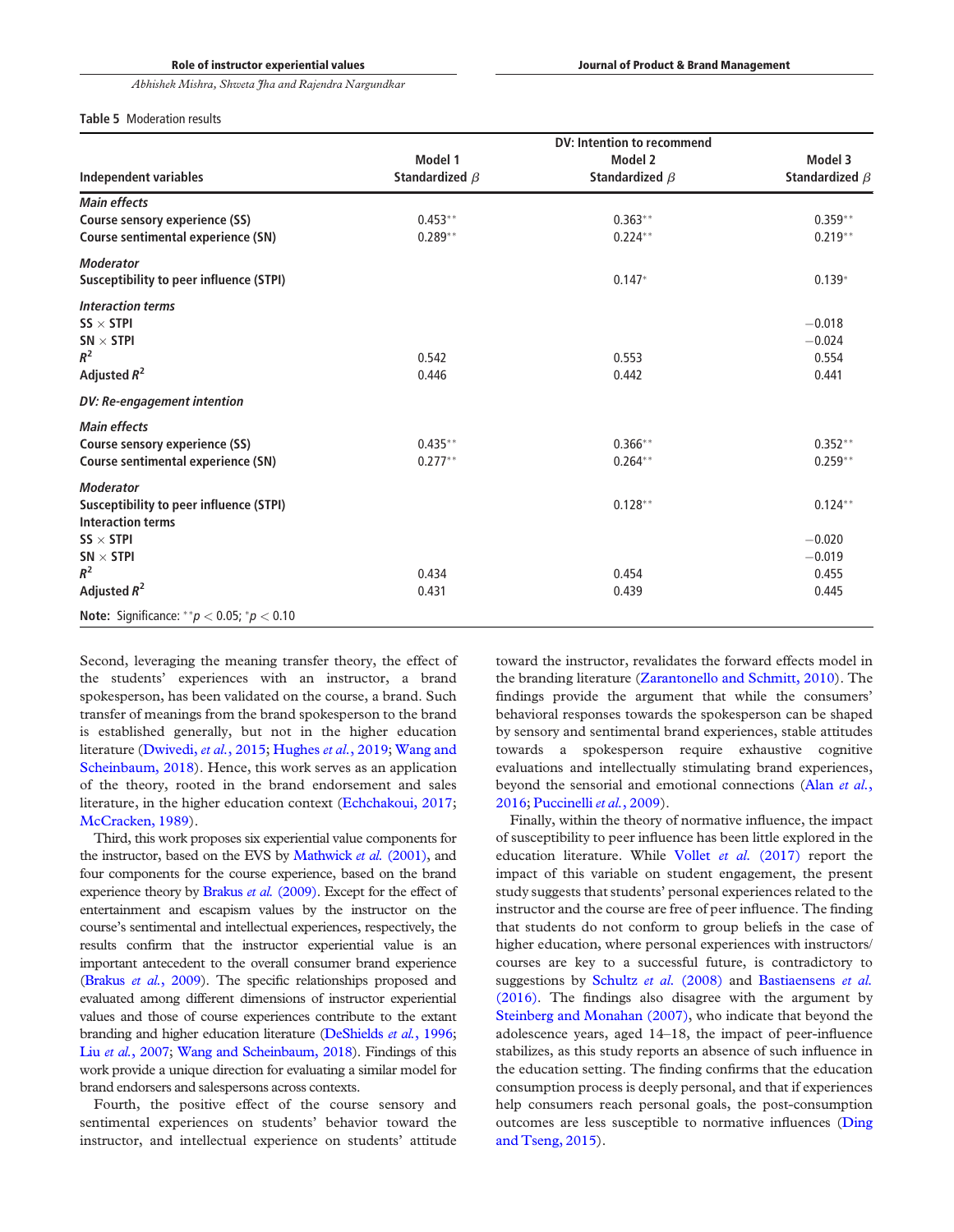# 10. Managerial implications

The findings have three practical implications for HEI managers. First, the six dimensions of instructor experiential value are useful for HEI managers in two ways. One, they help managers to develop a rubric that, based on student feedback, can enable them to identify/hire high-quality instructors. This is analogous to a firm identifying/hiring high-performing salespersons or brand endorsers, based on the desired experiential values to be delivered to consumers (Echchakoui, 2017; Gammoh, *et al.*, 2014; Miciak and Shanklin, 1994). Two, just like brands leverage effective brand spokespersons for consumer marketing, HEI managers can promote the institute through such high-quality instructor values, such as visual appeal (appearance, communication style), entertainment (ability to engage, energy), escapism (immersive engagement in fun-to-attend sessions), intrinsic enjoyment (personal attention to students, friendliness), efficiency (punctuality, practical applications of knowledge, real-life examples) and service excellence (expertise, task-related performance). An example of such marketing is an article on the platform Poets&Quants, titled "Why Darden's Professors Are the Best MBA Teachers on the Planet" [9].

Second, HEI managers can leverage the multi-dimensional measure of course experiences, reflected as sensory, sentimental, behavioral and intellectual. The marketing campaigns of such institutes should focus not only on the intellectual content of the courses with practical applicability but also on the sensorial and emotional experiences they include to complete the classroom experience. The study shows that such rewarding course experiences create positive instructor-oriented attitudes and behavioral intentions for the students. Thus, student testimonials, in the form of appreciation for such instructors and immersive courses, should be the theme for HEI advertising. A case in point is the video campaign, titled "Discover our classroom experience," by Booth School of Business, University of Chicago [10].

Third, the study reveals that the entertainment and escapism values of instructors do not create sentimental and intellectual course experiences, respectively. These values instead arise from other instructor values, such as intrinsic enjoyment and excellence/efficiency, respectively. Hence, for all the four course experiences to be imparted, HEI managers need to ensure that their instructors develop all experiential capabilities. When such qualities are ensured as part of recruitment and training processes, such instructors can be marketed as "complete-packages" that deliver promising pedagogical experiences.

# 11. Limitations and future directions

This study has certain limitations that give rise to future research recommendations. First, the findings have limited generalizability because the data were collected from a specific HEI that has a nonrepresentative distribution of undergraduate backgrounds. The use of data from a single HEI, rather than multiple HEIs, adds to this limitation. Future researchers can replicate this work using data from many HEIs, across geographies, with a more representative distribution of student backgrounds.

Second, some research indicates that students may develop attitudes towards instructors because of nonexperiential

parameters, such as the instructor's gender, ethnicity, age or even position (Kogan *et al.*, 2010; Wilson *et al.*, 2014). These aspects were not considered in the present work, and future research could incorporate them to obtain deeper insights.

Third, consumption experience derived from the instructor and the course, and in turn from the HEI itself, is also dependent on other environmental variables, such as HEI infrastructure, classroom quality, residential facilities, IT facilities and sports facilities, which this study ignored. Future researchers can also include these variables in their frameworks.

Fourth, the dynamics of the model may vary across cultures, given that each may have a different pedagogical practice based on factors such as power distance and individualismcollectivism. Hence, future researchers may conduct a comparative study across countries to understand the impact of cultural factors on the overall model.

Finally, the model does not consider the impact of technological aids, deployed in many modern HEIs, in the delivery of course experience. Future researchers may also investigate the role of such technologies regarding their moderating effects on the relation between the instructor experiential value and overall course experience.

# **Notes**

- 1 https://insideiim.com/professor-of-the-year-2020
- 2 https://poetsandquants.com/
- 3 https://mybrainware.com/what-great-teachers-and-greatsalespeople-have-in-common/
- 4 https://thestacker.com/stories/1830/30-notable-celebrityendorsements#2
- 5 www.inc.com/ss/10-greatest-salespeople-of-all-time
- 6 https://qz.com/267590/working-as-an-apple-salespersonis-a-lot-like-being-a-therapist/
- 7 https://fortune.com/2019/08/29/harvard-computerscience-cs50-edx/
- 8 www.nielsen.com/us/en/insights/article/2015/they-really-likeme-the-most-liked-celebrity-endorsers-of-q1-2015/
- 9 https://news.darden.virginia.edu/2020/02/17/poetsquants-best-mba-teachers/
- 10 www.youtube.com/watch?v=q0qPj0O53z0

# References

- Abimbola, T., Lim, M., Halonen-Knight, E. and Hurmerinta, L. (2010), "Who endorses whom? Meanings transfer in celebrity endorsement", *Journal of Product & Brand Management*, Vol. 19 No. 6, pp. 452-460.
- Alan, A.K., Kabadayi, E.T. and Yilmaz, C. (2016), "Cognitive and affective constituents of the consumption experience in retail service settings: effects on store loyalty", *Service Business*, Vol. 10 No. 4, pp. 715-735.
- Alwi, S.F.S. and Kitchen, P.J. (2014), "Projecting corporate Brand image and behavioral response in business schools: cognitive or affective Brand attributes?", *Journal of Business Research*, Vol. 67 No. 11, pp. 2324-2336.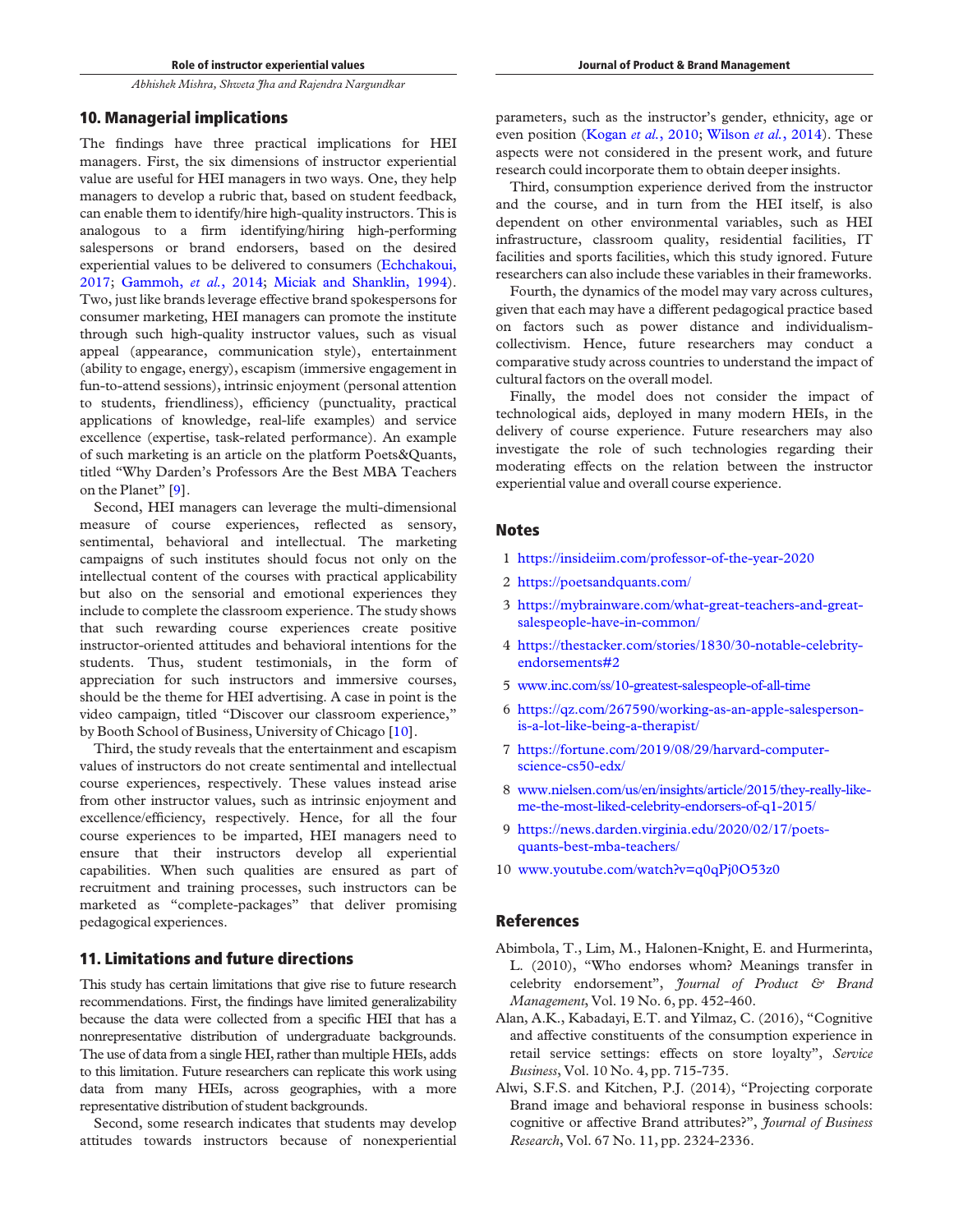- Andreu, L., Sánchez, I. and Mele, C. (2010), "Value cocreation among retailers and consumers: new insights into the furniture market", *Journal of Retailing and Consumer Services*, Vol. 17 No. 4, pp. 241-250.
- Bagozzi, R.P. and Heatherton, T.F. (1994), "A general approach to representing multifaceted personality constructs: application to state self-esteem", *Structural Equation Modeling: A Multidisciplinary Journal*, Vol. 1 No. 1, pp. 35-67.
- Banister, E.N. and Cocker, H.L. (2014), "A cultural exploration of consumers' interactions and relationships with celebrities", *Journal of Marketing Management*, Vol. 30 Nos 1/2, pp. 1-29.
- Barry, C.M. and Wentzel, K.R. (2006), "Friend influence on prosocial behavior: the role of motivational factors and friendship characteristics", *Developmental Psychology*, Vol. 42 No. 1, pp. 153-163.
- Bastiaensens, S., Pabian, S., Vandebosch, H., Poels, K., Van Cleemput, K., DeSmet, A. and De Bourdeaudhuij, I. (2016), "From normative influence to social pressure: how relevant others affect whether bystanders join in cyberbullying", *Social Development*, Vol. 25 No. 1, pp. 193-211.
- Baumann, J. and Le Meunier-FitzHugh, K. (2014), "Trust as a facilitator of co-creation in customer-salesperson interaction–an imperative for the realization of episodic and relational value?", *AMS Review*, Vol. 4 Nos 1/2, pp. 5-20.
- Bearden, W.O., Netemeyer, R.G. and Teel, J.E. (1989), "Measurement of consumer susceptibility to interpersonal influence", *Journal of Consumer Research*, Vol. 15 No. 4, pp. 473-481.
- Bergkvist, L., Hjalmarson, H. and Mägi, A.W. (2016), "A new model of how celebrity endorsements work: attitude toward the endorsement as a mediator of celebrity source and endorsement effects", *International Journal of Advertising*, Vol. 35 No. 2, pp. 171-184.
- Bhonslay, M. (1997), "Women for sale: all of a sudden, women's sports are all the rage", *Womens Sports and Fitness*, Vol. 19, pp. 60-63.
- Blocker, C.P., Cannon, J.P., Panagopoulos, N.G. and Sager, J. K. (2012), "The role of the sales force in value creation and appropriation: new directions for research", *Journal of Personal Selling & Sales Management*, Vol. 32 No. 1, pp. 15-27.
- Boysen, G.A., Kelly, T.J., Raesly, H.N. and Casner, R.W. (2014), "The (mis) interpretation of teaching evaluations by college faculty and administrators", *Assessment & Evaluation in Higher Education*, Vol. 39 No. 6, pp. 641-656.
- Brakus, I.I., Schmitt, B.H. and Zarantonello, L. (2009), "Brand experience: what is it? How is it measured? Does it affect loyalty?", *Journal of Marketing*, Vol. 73 No. 3, pp. 52-68.
- Chen, K.J. and Liu, C.M. (2004), "Positive brand extension trial and choice of parent brand", *Journal of Product & Brand Management*, Vol. 13 No. 1, pp. 25-36.
- Choi, S.M. and Rifon, N.J. (2012), "It is a match: the impact of congruence between celebrity image and consumer ideal self on endorsement effectiveness", *Psychology & Marketing*, Vol. 29 No. 9, pp. 639-650.
- Churchill, G.A. Jr, (1979), "A paradigm for developing better measures of marketing constructs", *Journal of Marketing Research*, Vol. 16 No. 1, pp. 64-73.
- Cialdini, R.B. and Goldstein, N.J. (2004), "Social influence: compliance and conformity", *Annual Review of Psychology*, Vol. 55 No. 1, pp. 591-621.
- Csikszentmihalyi, M. (1975), *Beyond Boredom and Anxiety*, Jossey-Bass, San Francisco.
- Curran, P.J., West, S.G. and Finch, J.F. (1996), "The robustness of test statistics to nonnormality and specification error in confirmatory factor analysis", *Psychological Methods*, Vol. 1 No. 1, pp. 16.
- Curtis, T., Abratt, R. and Minor, W. (2009), "Corporate brand management in higher education: the case of ERAU", *Journal of Product & Brand Management*, Vol. 18 No. 6, pp. 404-413.
- Darian, J.C., Tucci, L.A. and Wiman, A.R. (2001), "Perceived salesperson service attributes and retail patronage intentions", *International Journal of Retail & Distribution Management*, Vol. 29 No. 5, pp. 205-213.
- DeShields, O.W., Jr, Kara, A. and Kaynak, E. (1996), "Source effects in purchase decisions: the impact of physical attractiveness and accent of salesperson", *International Journal of Research in Marketing*, Vol. 13 No. 1, pp. 89-101.
- Ding, C.G. and Tseng, T.H. (2015), "On the relationships among brand experience, hedonic emotions, and brand equity", *European Journal of Marketing*, Vol. 49 Nos 7/8, pp. 994-1015.
- Diseth, Å. (2007), "Approaches to learning, course experience and examination grade among undergraduate psychology students: testing of mediator effects and construct validity", *Studies in Higher Education*, Vol. 32 No. 3, pp. 373-388.
- Dwivedi, A., Johnson, L.W. and McDonald, R.E. (2015), "Celebrity endorsement, self-brand connection and consumer-based brand equity", *Journal of Product & Brand Management*, Vol. 24 No. 5, pp. 449-461.
- Echchakoui, S. (2017), "Effect of salesperson personality on sales performance from the customer's perspective", *European Journal of Marketing*, Vol. 51 Nos 9/10, pp. 1739-1767.
- Eisend, M. and Langner, T. (2010), "Immediate and delayed advertising effects of celebrity endorsers' attractiveness and expertise", *International Journal of Advertising*, Vol. 29 No. 4, pp. 527-546.
- Elton, L. (1998), "Dimensions of excellence in university teaching", *International Journal for Academic Development*, Vol. 3 No. 1, pp. 3-11.
- Fornell, C. and Larcker, D.F. (1981), "Structural equation models with unobservable variables and measurement error: algebra and statistics", *Journal of Marketing Research*, Vol. 18 No. 3, pp. 382-388.
- Gallarza, M.G., Šeric, M. and Cuadrado, M. (2017), "Trading off benefits and costs in higher education: a qualitative research with international incoming students", *The International Journal of Management Education*, Vol. 15 No. 3, pp. 456-469.
- Gammoh, B.S., Mallin, M.L. and Pullins, E.B. (2014), "The impact of salesperson-brand personality congruence on salesperson brand identification, motivation and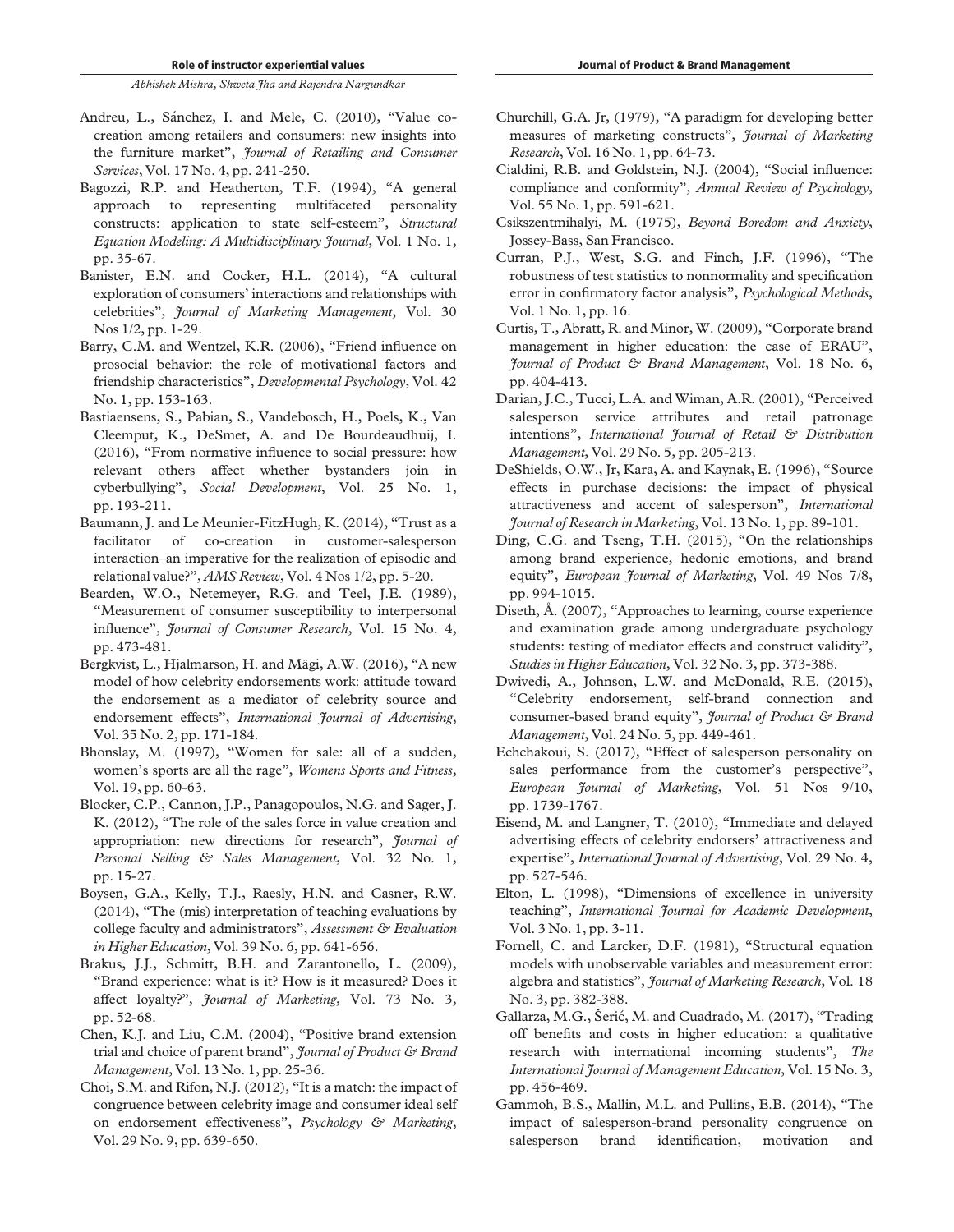performance outcomes", *Journal of Product & Brand Management*, Vol. 23 No. 7, pp. 543-553.

- Gallarza, M.G., Arteaga, F., Del Chiappa, G., Gil-Saura, I. and Holbrook, M.B. (2017), "A multidimensional servicevalue scale based on Holbrook's typology of customer value", *Journal of Service Management*, Vol. 28 No. 4, pp. 724-762.
- Gerbing, D.W. and Anderson, J.C. (1988), "An updated paradigm for scale development incorporating unidimensionality and its assessment", *Journal of Marketing Research*, Vol. 25 No. 2, pp. 186-192.
- Ginns, P. and Ellis, R. (2007), "Quality in blended learning: exploring the relationships between on-line and face-to-face teaching and learning", *The Internet and Higher Education*, Vol. 10 No. 1, pp. 53-64.
- Goyette, I., Ricard, L., Bergeron, J. and Marticotte, F. (2010), "e-WOM scale: word-of-mouth measurement scale for eservices context", *Canadian Journal of Administrative Sciences/ Revue Canadienne Des Sciences de L*'*administration*, Vol. 27 No. 1, pp. 5-23.
- Hair, J.F., Ringle, C.M. and Sarstedt, M. (2013), "Partial least squares structural equation modeling: rigorous applications, better results and higher acceptance", *Long Range Planning*, Vol. 46 Nos 1/2, pp. 1-12.
- Harnish, R.J. and Bridges, K.R. (2011), "Effect of syllabus tone: students' perceptions of instructor and course", *Social Psychology of Education*, Vol. 14 No. 3, pp. 319-330.
- Hock, S.J. and Raithel, S. (2019), "Managing negative celebrity endorser publicity: how announcements of firm (non) responses affect stock returns", *Management Science*, Vol. 66 No. 3, pp. 1473-1495.
- Holbrook, M.B. (2000), "The millennial consumer in the texts of our times: experience and entertainment", *Journal of Macromarketing*, Vol. 20 No. 2, pp. 178-192.
- Hosany, S. and Witham, M. (2010), "Dimensions of cruisers' experiences, satisfaction, and intention to recommend", *Journal of Travel Research*, Vol. 49 No. 3, pp. 351-364.
- Hughes, D.E. and Ahearne, M. (2010), "Energizing the reseller's sales force: the power of brand identification", *Journal of Marketing*, Vol. 74 No. 4, pp. 81-96.
- Hughes, D.E., Richards, K.A., Calantone, R., Baldus, B. and Spreng, R.A. (2019), "Driving in-role and extra-role Brand performance among retail frontline salespeople: antecedents and the moderating role of customer orientation", *Journal of Retailing*, Vol. 95 No. 2, pp. 130-143.
- Hyun, S.S., Kim, W. and Lee, M.J. (2011), "The impact of advertising on patrons' emotional responses, perceived value, and behavioral intentions in the chain restaurant industry: the moderating role of advertising-induced arousal", *International Journal of Hospitality Management*, Vol. 30 No. 3, pp. 689-700.
- Izogo, E.E. and Jayawardhena, C. (2018), "Online shopping experience in an emerging e-retailing market", *Journal of Research in Interactive Marketing*, Vol. 12 No. 2, pp. 193-214.
- Jensen, Ø. and Hansen, K.V. (2007), "Consumer values among restaurant customers", *International Journal of Hospitality Management*, Vol. 26 No. 3, pp. 603-622.
- Jeong, S.W., Fiore, A.M., Niehm, L.S. and Lorenz, F.O. (2009), "The role of experiential value in online shopping", *Internet Research*, Vol. 19 No. 1, pp. 105-124.
- Johnson, K.A. (2011), "The effect of twitter posts on students' perceptions of instructor credibility", *Learning, Media and Technology*, Vol. 36 No. 1, pp. 21-38.
- Keeley, J., Smith, D. and Buskist, W. (2006), "The teacher behaviors checklist: factor analysis of its utility for evaluating teaching", *Teaching of Psychology*, Vol. 33 No. 2, pp. 84-91.
- Khan, I. and Rahman, Z. (2016), "E-tail Brand experience's influence on e-brand trust and e-Brand loyalty: the moderating role of gender", *International Journal of Retail & Distribution Management*, Vol. 44 No. 6, pp. 588-606.
- Khanna, M., Jacob, I. and Yadav, N. (2014), "Identifying and analyzing touchpoints for building a higher education Brand", *Journal of Marketing for Higher Education*, Vol. 24 No. 1, pp. 122-143.
- Kogan, L.R., Schoenfeld-Tacher, R. and Hellyer, P.W. (2010), "Student evaluations of teaching: perceptions of faculty based on gender, position, and rank", *Teaching in Higher Education*, Vol. 15 No. 6, pp. 623-636.
- Kuh, G.D. (2008), "Excerpt from high-impact educational practices: what they are, who has access to them, and why they matter", *Association of American Colleges and Universities*, Vol. 14 No. 3, pp. 28-29.
- Langmeyer, L. and Walker, M. (1991), "A first step to identify the meaning in celebrity endorsers", *Advances in Consumer Research, UT: Association for Consumer Research*, Vol. 18, pp. 364-371.
- Lee, S.Y. (2014), "Examining the factors that influence early adopters' smartphone adoption: the case of college students", *Telematics and Informatics*, Vol. 31 No. 2, pp. 308-318.
- Lin, A., Gregor, S. and Ewing, M. (2008), "Developing a scale to measure the enjoyment of web experiences", *Journal of Interactive Marketing*, Vol. 22 No. 4, pp. 40-57.
- Liu, M.T., Huang, Y.Y. and Minghua, J. (2007), "Relations among attractiveness of endorsers, match-up, and purchase intention in sport marketing in China", *Journal of Consumer Marketing*, Vol. 24 No. 6, pp. 358-365.
- Loroz, P.S. (2004), "Golden-age gambling: psychological benefits and self-concept dynamics in aging consumers' consumption experiences", *Psychology & Marketing*, Vol. 21 No. 5, pp. 323-349.
- McCormick, K. (2016), "Celebrity endorsements: influence of a product-endorser match on millennials attitudes and purchase intentions", *Journal of Retailing and Consumer Services*, Vol. 32, pp. 39-45.
- McCracken, G. (1989), "Who is the celebrity endorser? Cultural foundations of the endorsement process", *Journal of Consumer Research*, Vol. 16 No. 3, pp. 310-321.
- Mangleburg, T.F., Doney, P.M. and Bristol, T. (2004), "Shopping with friends and teens' susceptibility to peer influence", *Journal of Retailing*, Vol. 80 No. 2, pp. 101-116.
- Mathwick, C., Malhotra, N. and Rigdon, E. (2001), "Experiential value: conceptualization, measurement and application in the catalog and internet shopping environment", *Journal of Retailing*, Vol. 77 No. 1, pp. 39-56.
- Merk, M. and Michel, G. (2019), "The dark side of salesperson brand identification in the luxury sector: when brand orientation generates management issues and negative customer perception", *Journal of Business Research*, Vol. 102, pp. 339-352.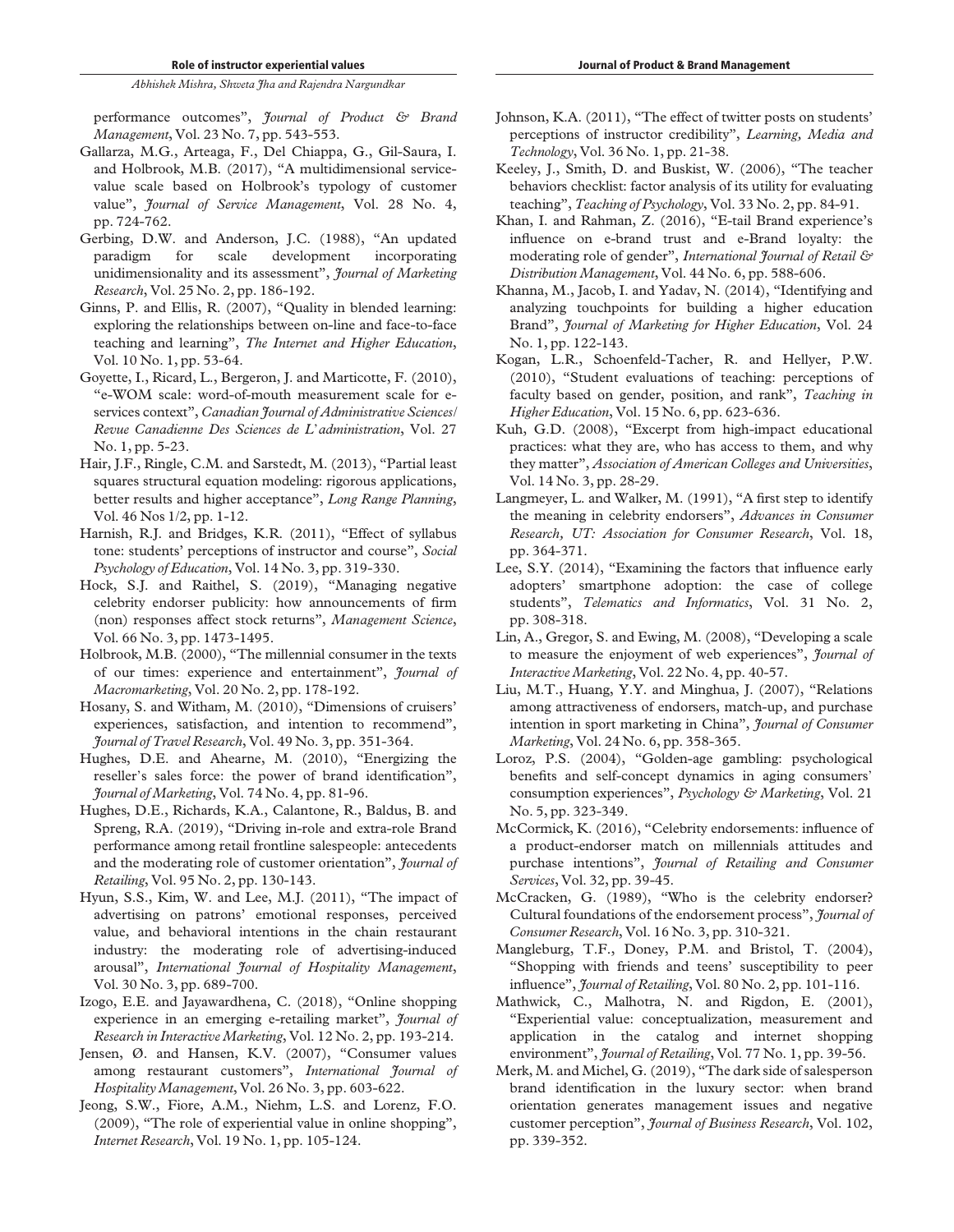- Miciak, A.R. and Shanklin, W.L. (1994), "Choosing celebrity endorsers", *Marketing Management*, Vol. 3 No. 3, p. 50.
- Mishra, A. and Gupta, A. (2018), "Green hotel servicescape: attributes and unique experiences", *Current Issues in Tourism*, Vol. 22 No. 20, pp. 2566-2578.
- Monahan, K.C., Steinberg, L. and Cauffman, E. (2009), "Affiliation with antisocial peers, susceptibility to peer influence, and antisocial behavior during the transition to adulthood", *Developmental Psychology*, Vol. 45 No. 6, pp. 1520-1530.
- Moore, S.E., Hvenegaard, G.T. and Wesselius, J.C. (2018), "The efficacy of directed studies courses as a form of undergraduate research experience: a comparison of instructor and student perspectives on course dynamics", *Higher Education*, Vol. 76 No. 5, pp. 771-788.
- Newell, S.J., Belonax, J.J., McCardle, M.W. and Plank, R.E. (2011), "The effect of personal relationship and consultative task behaviors on buyer perceptions of salesperson trust, expertise, and loyalty", *Journal of Marketing Theory and Practice*, Vol. 19 No. 3, pp. 307-316.
- Ng, I.C. and Forbes, J. (2009), "Education as service: the understanding of university experience through the service logic", *Journal of Marketing for Higher Education*, Vol. 19 No. 1, pp. 38-64.
- Norman, D.A. (2004), "Three levels of design: visceral, behavioral, and reflective", *Emotional Design*, pp. 63-98.
- Ohanian, R. (1990), "Construction and validation of a scale to measure celebrity endorsers' perceived expertise, trustworthiness, and attractiveness", *Journal of Advertising*, Vol. 19 No. 3, pp. 39-52.
- Peebles, M.E. (2006), *Love Your Customers*, *Harvard Business Review*, p. 25.
- Puccinelli, N.M., Goodstein, R.C., Grewal, D., Price, R., Raghubir, P. and Stewart, D. (2009), "Customer experience management in retailing: understanding the buying process", *Journal of Retailing*, Vol. 85 No. 1, pp. 15-30.
- Riniolo, T.C., Johnson, K.C., Sherman, T.R. and Misso, J.A. (2006), "Hot or not: do professors perceived as physically attractive receive higher student evaluations?", *The Journal of General Psychology*, Vol. 133 No. 1, pp. 19-35.
- Roozen, I. and Claeys, C. (2010), "The relative effectiveness of celebrity endorsement for print advertisement", *Review of Business and Economic Literature*, Vol. 55 No. 1, pp. 76-90.
- Sánchez-Fernández, R., Iniesta-Bonillo, M.Á. and Holbrook, M.B. (2009), "The conceptualisation and measurement of consumer value in services", *International Journal of Market Research*, Vol. 51 No. 1, pp. 1-17.
- Schultz, P.W., Tabanico, J. and Rendón, T. (2008), "Normative beliefs as agents of influence: basic processes and real-world applications", *Attitudes and Attitude Change*, Psychology Press, pp. 385-409.
- Sebastian, R.J. and Bristow, D. (2008), "Formal or informal? The impact of style of dress and forms of address on business students' perceptions of professors", *Journal of Education for Business*, Vol. 83 No. 4, pp. 196-201.
- Sheer, V.C. and Fung, T.K. (2007), "Can email communication enhance professor-student relationship and student evaluation of professor? Some empirical evidence", *Journal of Educational Computing Research*, Vol. 37 No. 3, pp. 289-306.
- Silvera, D.H. and Austad, B. (2004), "Factors predicting the effectiveness of celebrity endorsement advertisements", *European Journal ofMarketing*, Vol. 38 Nos 11/12, pp. 1509-1526.
- Sit, J., Merrilees, B. and Birch, D. (2003), "Entertainmentseeking shopping centre patrons: the missing segments", *International Journal of Retail & Distribution Management*, Vol. 31 No. 2, pp. 80-94.
- Smith, L.K.C. and Fowler, S.A. (1984), "Positive peer pressure: the effects of peer monitoring on children's disruptive behavior", *Journal of Applied Behavior Analysis*, Vol. 17 No. 2, pp. 213-227.
- Spry, A., Pappu, R. and Cornwell, T.B. (2011), "Celebrity endorsement, brand credibility and brand equity", *European Journal of Marketing*, Vol. 45 No. 6, pp. 882-909.
- Steinberg, L. and Monahan, K.C. (2007), "Age differences in resistance to peer influence", *Developmental Psychology*, Vol. 43 No. 6, pp. 1531-1543.
- Stone, S.J. and Chapman, D.D. (2006), "Instructor presence in the online classroom", Online Submission, available at: eric.ed.gov (accessed 12 July 2019).
- Sujchaphong, N., Nguyen, B. and Melewar, T.C. (2015), "Internal branding in universities and the lessons learnt from the past: the significance of employee brand support and transformational leadership", *Journal of Marketing for Higher Education*, Vol. 25 No. 2, pp. 204-237.
- Tanwar, K. and Prasad, A. (2017), "Employer Brand scale development and validation: a second-order factor approach", *Personnel Review*, Vol. 46 No. 2, pp. 389-409.
- Till, B.D. (1998), "Using celebrity endorsers effectively: lessons from associative learning", *Journal of Product & Brand Management*, Vol. 7 No. 5, pp. 400-409.
- Triantafillidou, A. and Siomkos, G. (2014), "Consumption experience outcomes: satisfaction, nostalgia intensity, wordof-mouth communication and behavioural intentions", *Journal of Consumer Marketing*, Vol. 31 Nos 6/7, pp. 526-540.
- Turel, O., Serenko, A. and Bontis, N. (2010), "User acceptance of hedonic digital artifacts: a theory of consumption values perspective", *Information & Management*, Vol. 47 No. 1, pp. 53-59.
- Vollet, J.W., Kindermann, T.A. and Skinner, E.A. (2017), "In peer matters, teachers matter: peer group influences on students' engagement depend on teacher involvement", *Journal of Educational Psychology*, Vol. 109 No. 5, p. 635.
- Voss, K.E., Spangenberg, E.R. and Grohmann, B. (2003), "Measuring the hedonic and utilitarian dimensions of consumer attitude", *Journal of Marketing Research*, Vol. 40 No. 3, pp. 310-320.
- Walker, M., Langmeyer, L. and Langmeyer, D. (1992), "Commentary: celebrity endorsers: do you get what you pay for?", *Journal of ServicesMarketing*, Vol. 6 No. 4, pp. 35-42.
- Wang, S.W. and Scheinbaum, A.C. (2018), "Enhancing Brand credibility via celebrity endorsement: trustworthiness trumps attractiveness and expertise", *Journal of Advertising Research*, Vol. 58 No. 1, pp. 16-32.
- Westfall, R., Millar, M. and Walsh, M. (2016), "Effects of instructor attractiveness on learning", *The Journal of General Psychology*, Vol. 143 No. 3, pp. 161-171.
- Whisman, R. (2009), "Internal branding: a university's most valuable intangible asset", *Journal of Product & Brand Management*, Vol. 18 No. 5, pp. 367-370.